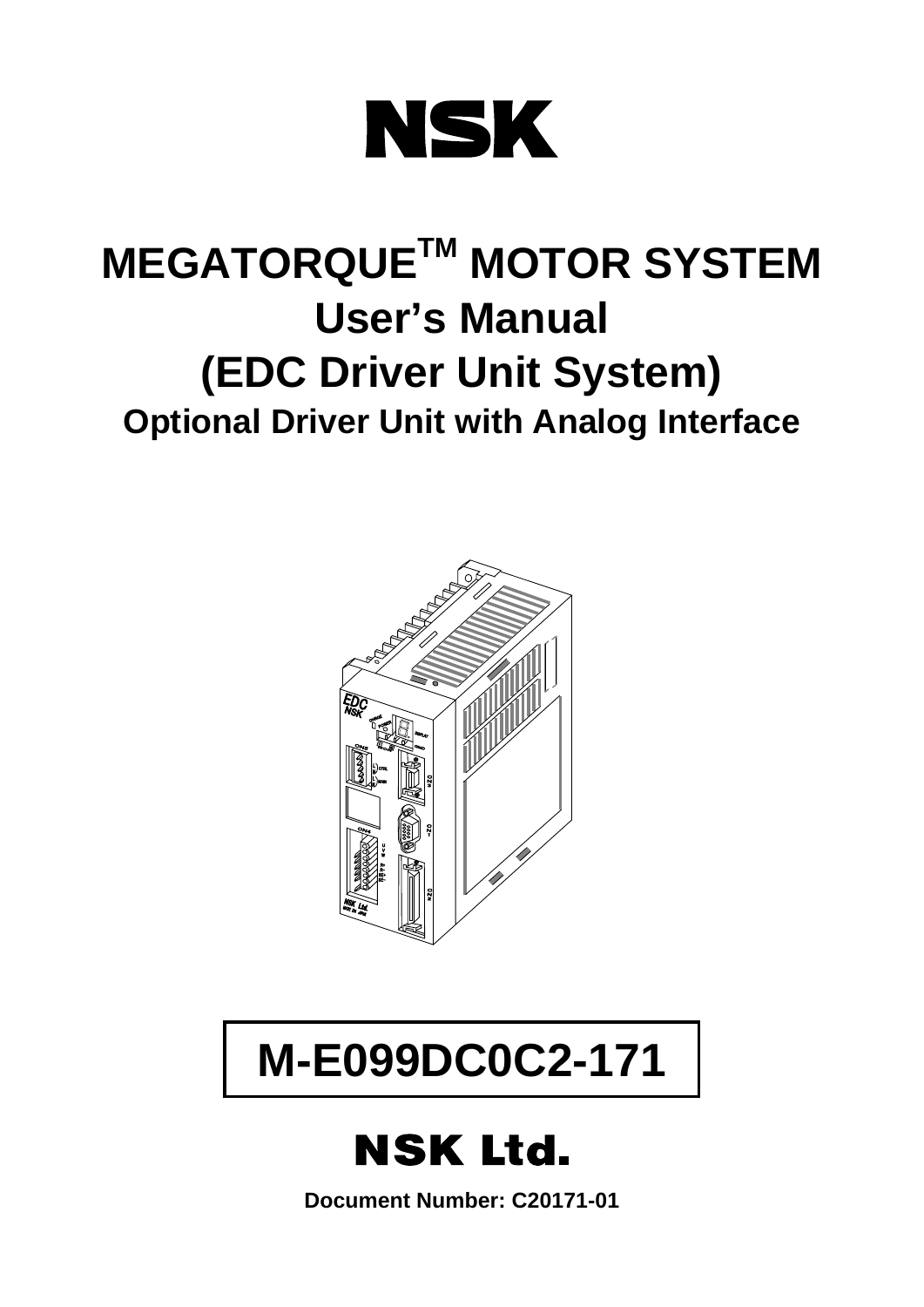### **Limited Warranty**

NSK Ltd. warrants its products to be free from defects in material and/or workmanship which NSK Ltd. is notified of in writing within, which comes first, one (1) year of shipment or 2400 total operation hours. NSK Ltd., at its option, and with transportation charges prepaid by the claimant, will repair or replace any product which has been proved to the satisfaction of NSK Ltd. to have a defect in material and/or workmanship.

This warranty is the sole and exclusive remedy available, and under no circumstances shall NSK Ltd. be liable for any consequential damages, loss of profits and/or personal injury as a result of claim arising under this limited warranty. NSK Ltd. makes no other warranty express or implied, and disclaims any warranties for fitness for a particular purpose or merchantability.

Copyright 1997 to 2008 by NSK Ltd., Tokyo, Japan

All rights reserved.

No part of this publication may be reproduced in any form or by any means without permission in writing from NSK Ltd.

NSK Ltd. reserves the right to make changes to any products herein to improve reliability, function or design without prior notice and without any obligation.

NSK Ltd. does not assume any liability arising out of the application or use of any product described herein; neither does it convey any license under its present patent nor the rights of others.

Patents issued and patents pending.

"MEGATORQUE" is a registered trademark of NSK Ltd. in Japan and that of NSK Corp. in the United States of America.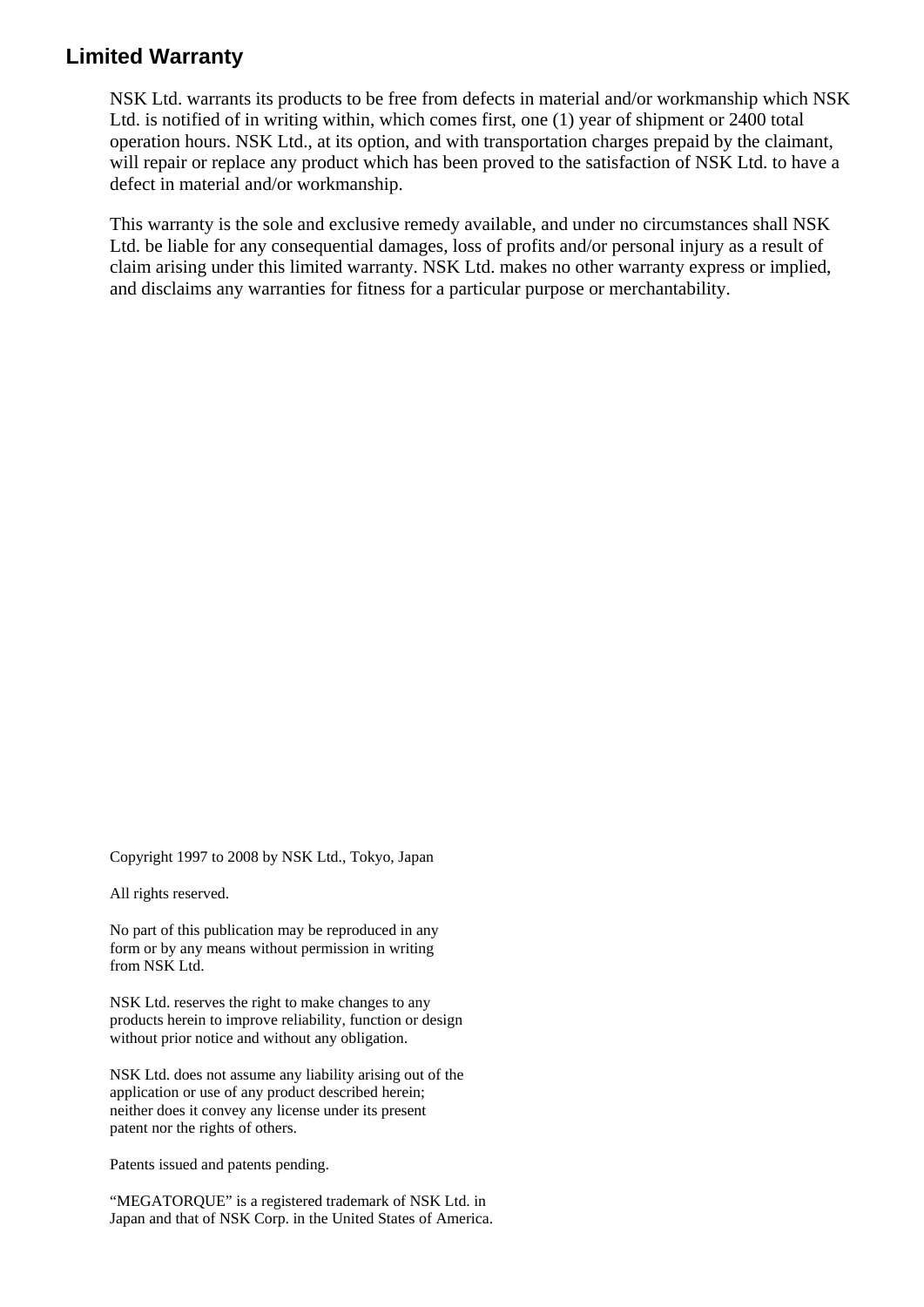# **Contents**

| 3.2.1. Velocity Control With RS-232C Command -------------------------------3-2       |  |
|---------------------------------------------------------------------------------------|--|
| 3.2.2. Velocity Control With Analog Command -----------------------------------3-3    |  |
| 3.2.2.1. Offsetting Analog Velocity Command---------------------------------3-4       |  |
|                                                                                       |  |
| 3.3.1. Torque Control With RS-232C Command ---------------------------------3-6       |  |
|                                                                                       |  |
| 3.3.2.1. Offsetting Analog Torque Command----------------------------------3-8        |  |
| 4. Glossary of Commands and Parameters-----------------------4-1                      |  |
| 5. Conformity with the International Safety Regulations ------- 5-1                   |  |
|                                                                                       |  |
| 5-2. Conformity with Electromagnetic Compatibility Directive -------------------- 5-1 |  |
| 5-3. Conformity with Underwriters Laboratories Standards ----------------------- 5-3  |  |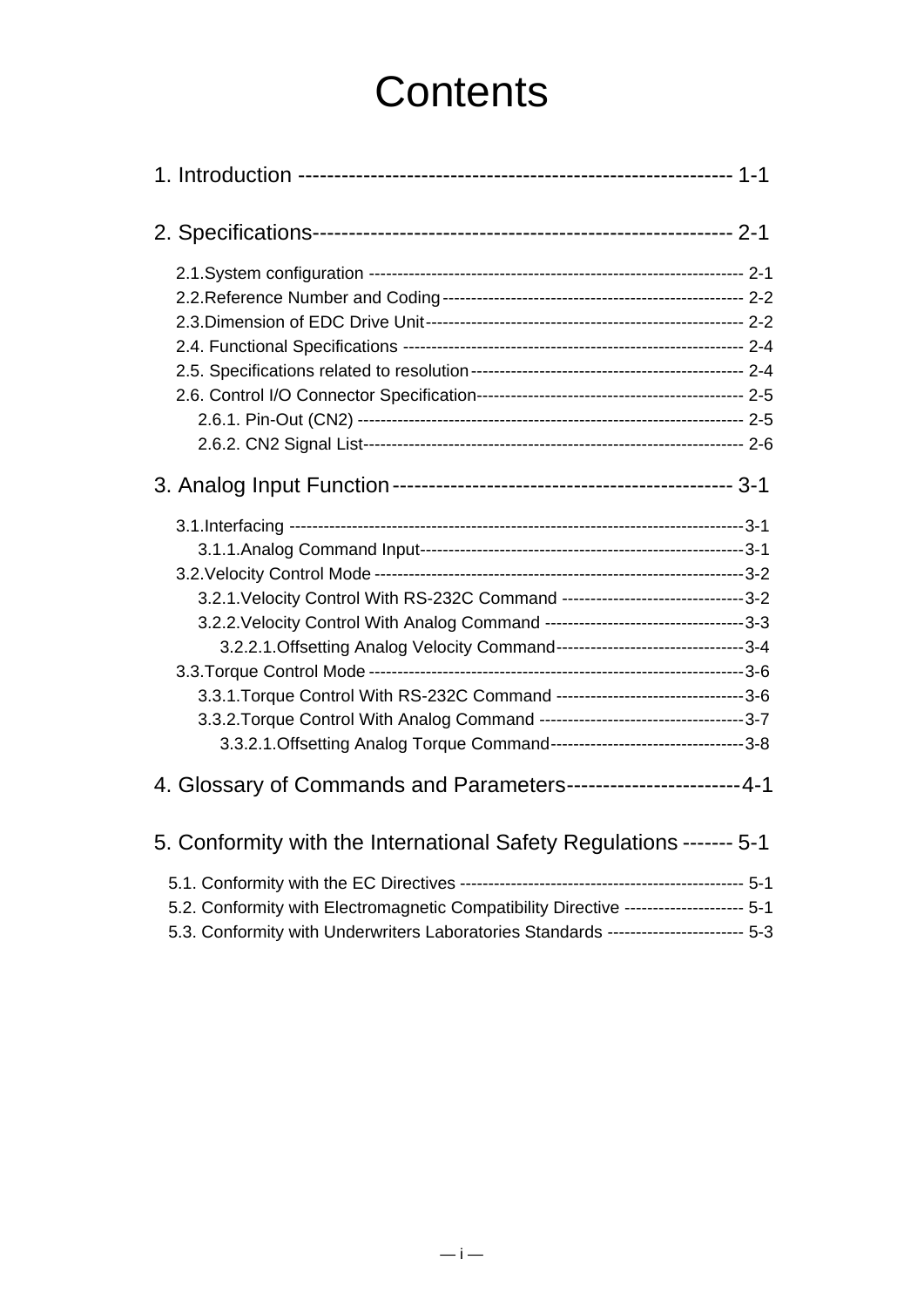(Blank Page)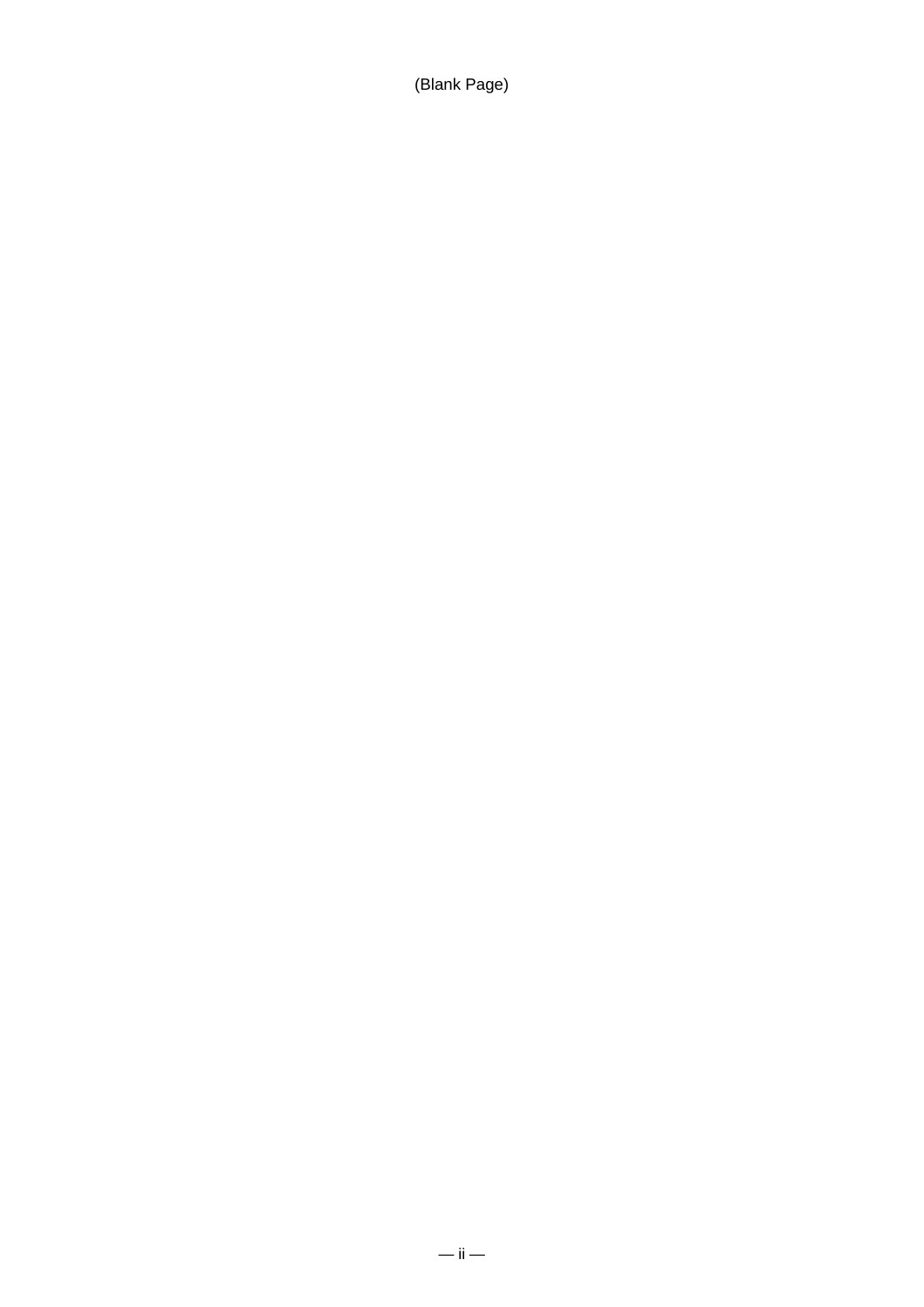## **1. Introduction**

- $\bullet$  This manual describes an option of the Megatorque Motor System that consists of the EDC Driver Unit with the Analog Interface. Please refer to the user's manual of the Megatorque Motor System (Document number: C20158) for other details.
- For your safety, please be sure to read the user's manual thoroughly before operating the Megatorque Motor System.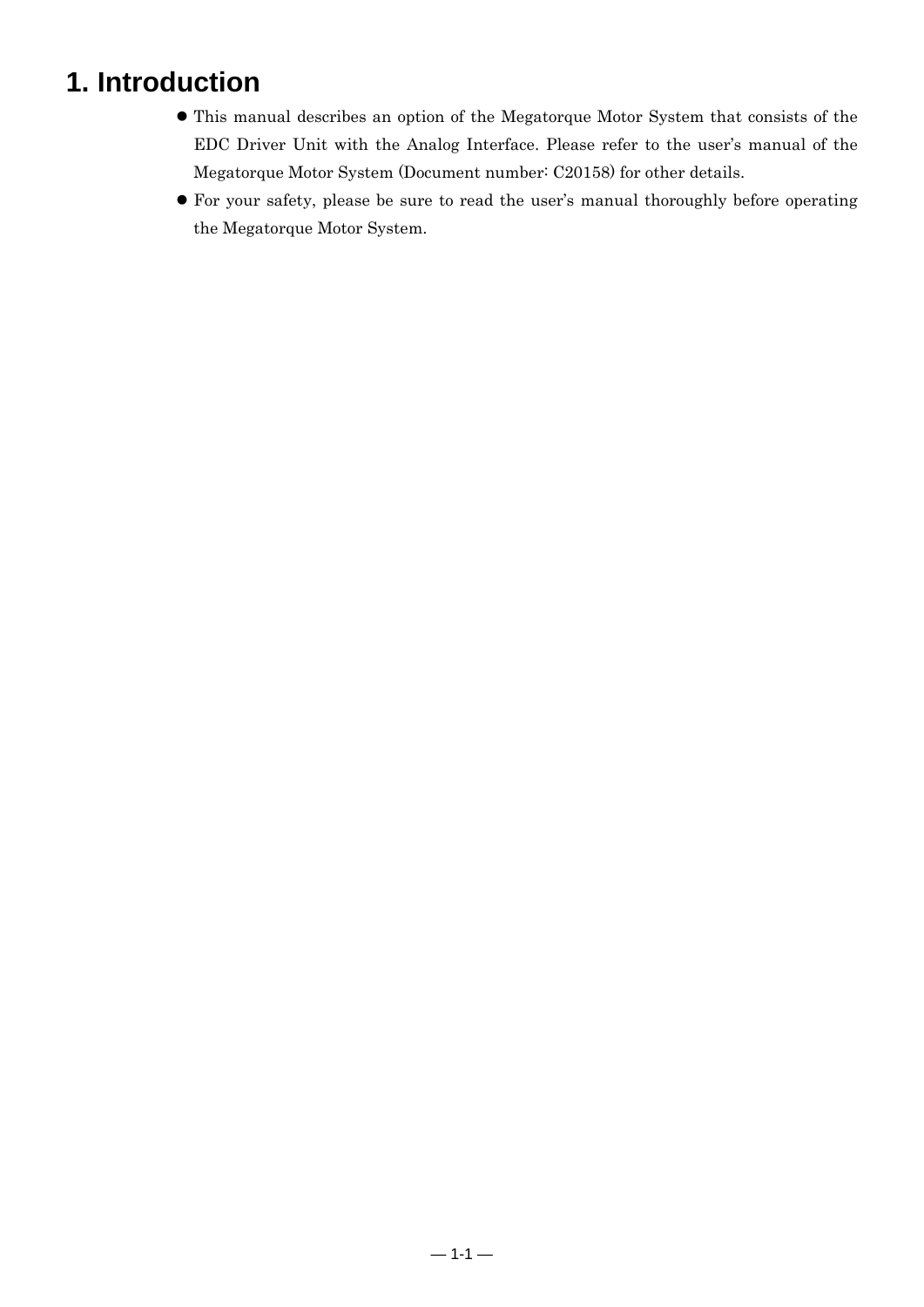(Blank page)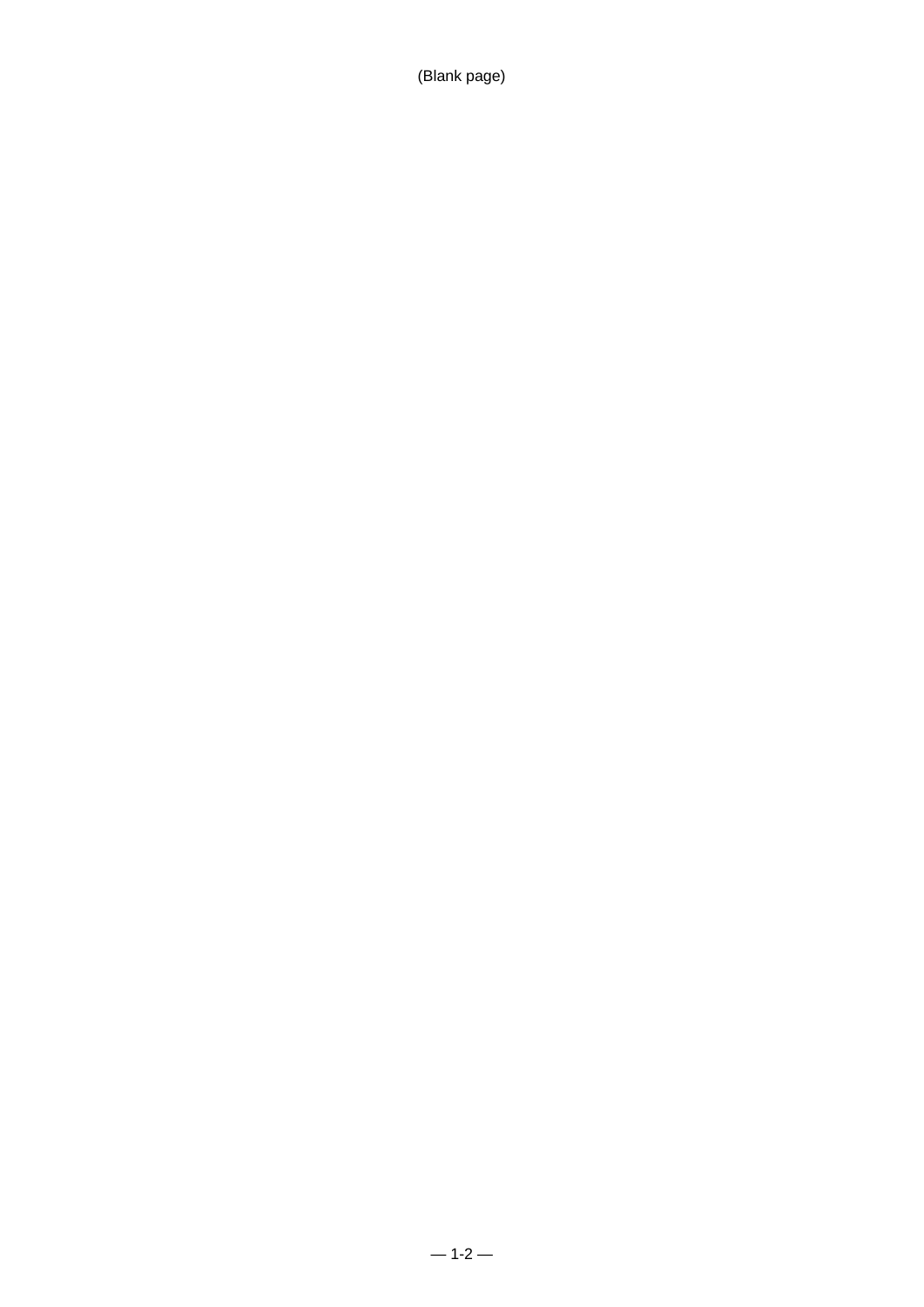# **2. Specifications**

## **2.1. System Configuration**



*Figure 2-1: System configuration for analog command* 

The optional parts listed below are not shipped with the Driver Unit.

| Name            | <b>System Reference Number</b> |                                                          |              | Contents                              |  |
|-----------------|--------------------------------|----------------------------------------------------------|--------------|---------------------------------------|--|
|                 | M-E014DCFS1-001                | Connector                                                | Connector    | :54306-5019(Molex)                    |  |
| Connector       |                                | for CN <sub>2</sub>                                      | Shell        | :54331-0501(Molex)                    |  |
|                 | M-E014DCFS1-002                | Connector                                                | Connector    | :231-305/026-000(WAGO)                |  |
|                 |                                | for CN5                                                  | Wiring lever | $: 231 - 131(WAGO)$                   |  |
| Driver Mounting | M-E050DCKA1-001                | Qty 2, Includes screws (4-M3x8 countersunk Philips head) |              |                                       |  |
| <b>Brackets</b> |                                |                                                          |              |                                       |  |
|                 |                                |                                                          |              | Megatorque Motor System User's Manual |  |
|                 | M-E099DC0C2-171                | (EDC Driver Unit System)                                 |              |                                       |  |
| User's Manual   |                                | Optional Driver Unit with Analog Interface               |              |                                       |  |
|                 |                                | Megatorque Motor System User's Manual                    |              |                                       |  |
|                 | M-E099DC0C2-158                | (EDC Driver Unit System)                                 |              |                                       |  |

 *Table 2-1*:*Optional parts lists*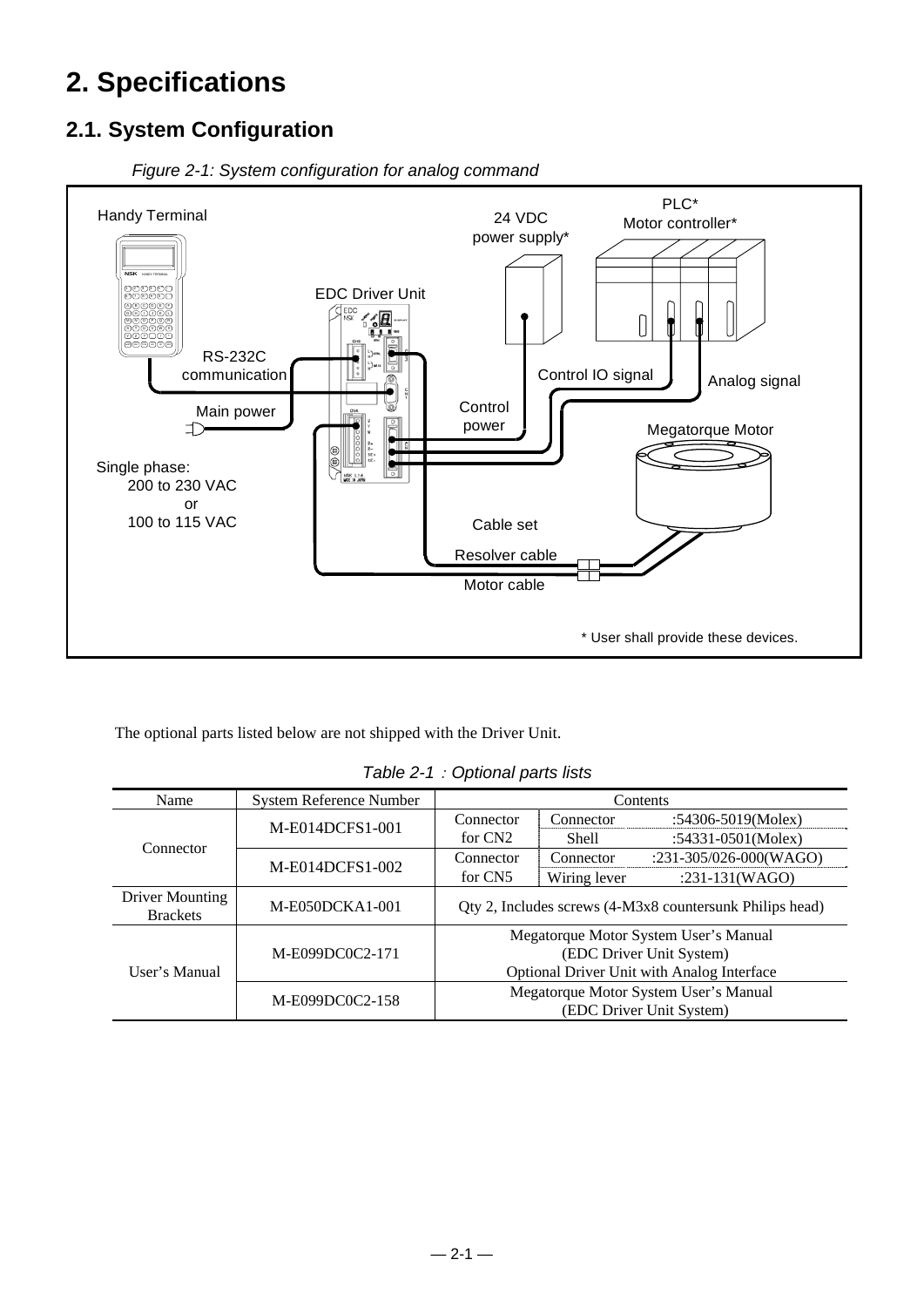## **2.2. Reference Number and Coding**



*Figure 2-2: Reference number coding of EDC Driver Unit* 

### **2.3. EDC Driver Unit**

*Figure 2-3: Dimension of Analog input type EDC Driver Unit (same as standard type) (Motor type: PS1006, PS1012, PS1018, PS3015, PS3030, and PN2012)* 

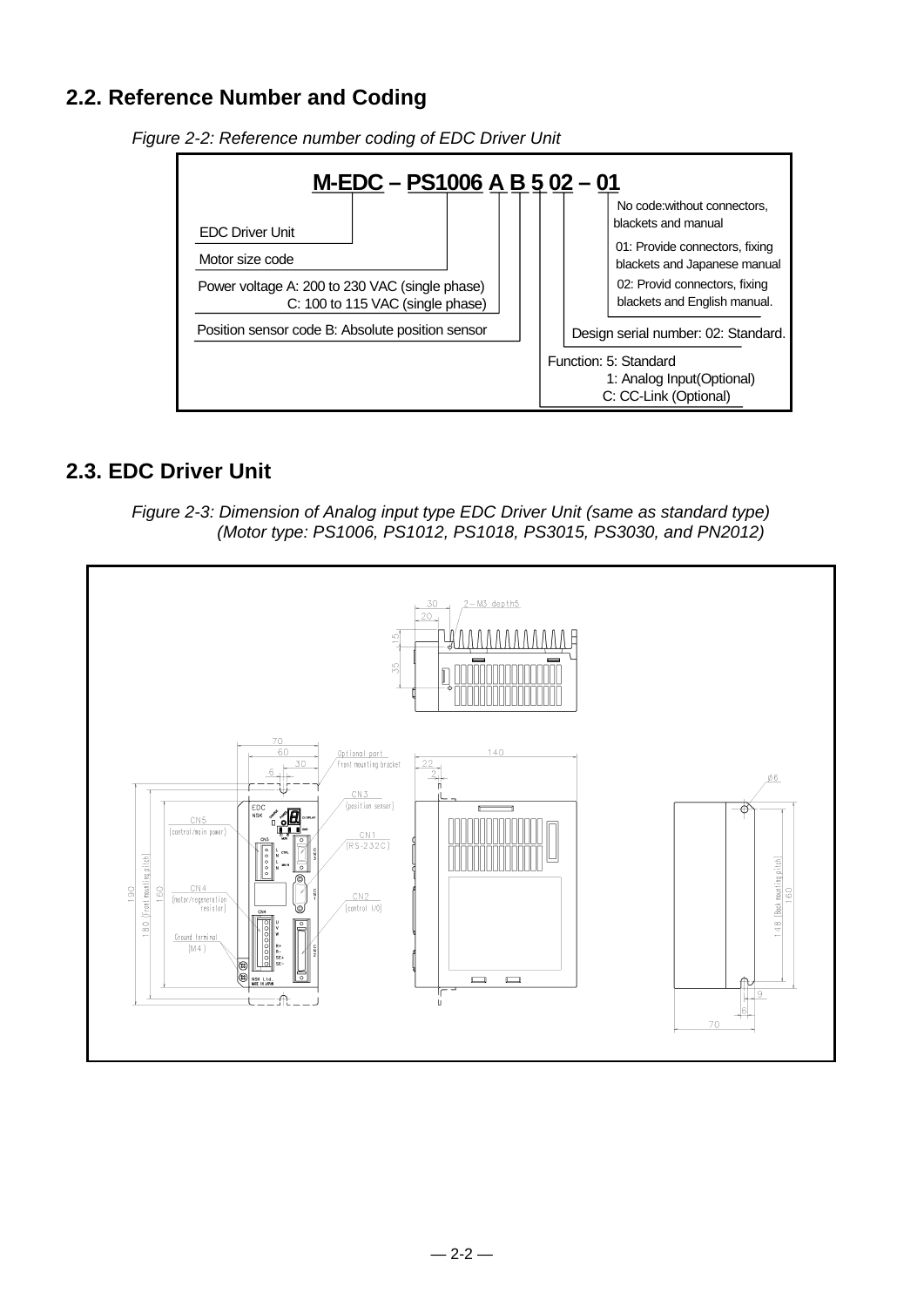

#### *Figure 2-4: Dimension of Analog input type EDC Driver Unit (same as standard type) (Motor type: PS3060, and PS3090)*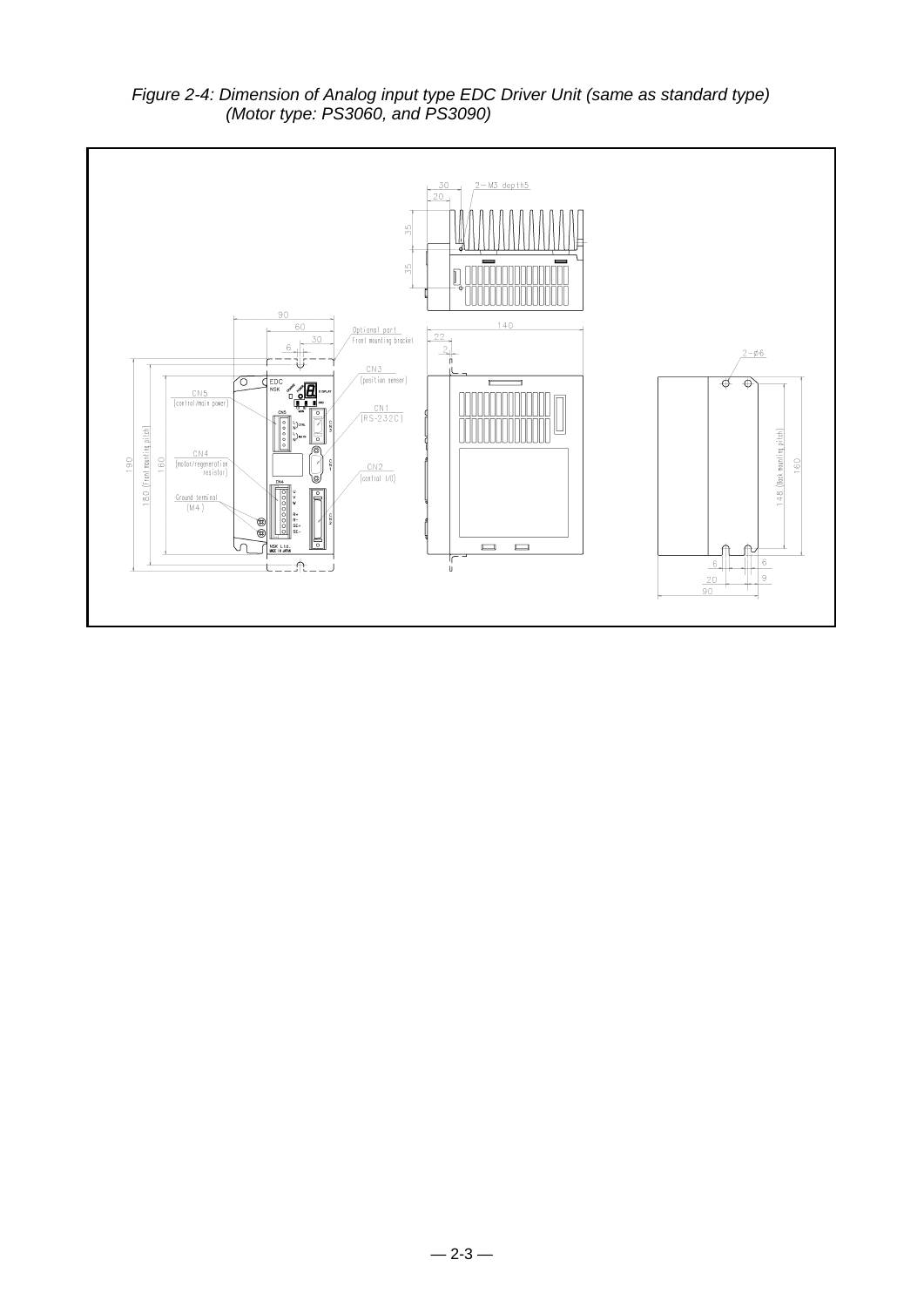## **2.4. Functional Specifications**

| Control              | Velocity control      | RS-232C serial communication,<br>Analog command: $\pm 10V$                                                                                                                                                                                                                                                                                                                                                                                         |
|----------------------|-----------------------|----------------------------------------------------------------------------------------------------------------------------------------------------------------------------------------------------------------------------------------------------------------------------------------------------------------------------------------------------------------------------------------------------------------------------------------------------|
| mode                 | Torque control        | RS-232C serial communication,<br>Analog command: $\pm 10V$                                                                                                                                                                                                                                                                                                                                                                                         |
| Input<br>signals     | Control Input         | Emergency stop, Servo-on, Stop, Clear, Over travel limit, Integration OFF                                                                                                                                                                                                                                                                                                                                                                          |
|                      | Position feedback     | Refer to "2.5. Specifications related to resolution"                                                                                                                                                                                                                                                                                                                                                                                               |
| Output<br>signals    | <b>Control Output</b> | Driver Unit ready, Warning, Servo-state, $\pm$ Travel limit detection,<br>Under/Over velocity                                                                                                                                                                                                                                                                                                                                                      |
| Alarm functions      |                       | RAM error, ROM error, System error, Interface error, ADC error, Emergency<br>stop, CPU error, Resolver Sensor error, Absolute position error, Motor cable<br>disconnect error, Excessive velocity, Resolver excitation amplifier alarm,<br>Commutation error, Over-heat, Main AC line over voltage, Excess current,<br>Control AC line under voltage, Power module alarm, Software thermal error, Main<br>AC line under-voltage, Over travel limit |
| Monitoring functions |                       | Analog monitor $\times$ 2ch (Motor velocity, Motor velocity command, Motor velocity<br>error, Torque command, Current command, Thermal load)<br>RS-232C communications monitor (Position data, Alarm messages,<br>Servo parameter, etc)                                                                                                                                                                                                            |
| Communications       |                       | RS-232C serial communications (synchronous, 9600[bps])                                                                                                                                                                                                                                                                                                                                                                                             |
| Data back-up         |                       | EEPROM (The parameter can be rewritten 100,000 times)                                                                                                                                                                                                                                                                                                                                                                                              |

*Table 2-2: Functional Specification* 

## **2.5. Specification related to resolution**

*Table 2-3: resolution specification*

| <b>Item</b>                             |            | Specifications                                         |
|-----------------------------------------|------------|--------------------------------------------------------|
| <b>Resolver Resolution</b>              |            | 2,621,440[counts/revolution] $*1$                      |
| <b>Resolver Accuracy</b>                |            | 90[arc-sec] compatible <sup><math>*1</math></sup>      |
|                                         |            | (when environmental temperature of $25 \pm 5$ [°C])    |
| Position feed back signal output format |            | $\Phi A/\Phi B/\Phi Z$ Line driver                     |
| Resolution of Position feedback signal  | Phase A, A | 20,480[pulses/revolution](default setting)             |
|                                         | Phase B, B | (Quadrupled:81920)                                     |
|                                         |            | Up to 1,310,720 [pulses/revolution] can be set $*^{2}$ |
|                                         |            | (Quadrupled: 5242880)                                  |
|                                         |            | (Maximum frequency remains 781 [k Hz])                 |
|                                         | Phase Z, Z | 80[pulses/revolution]                                  |

※1 Due to the speed limit of feedback signal and the resolution of analog command, performance such as high speed and high precision which are expected by using standard type EDC Driver Unit or CC-Link Type EDC Driver Unit may not exhibited by external controller.

 $*^{2}$ As the maximum frequency is 781 [k Hz], the setting of the resolution limits the maximum velocity. The maximum velocity  $[s^{-1}]$  = 781[kHz] / phase A, and B resolution.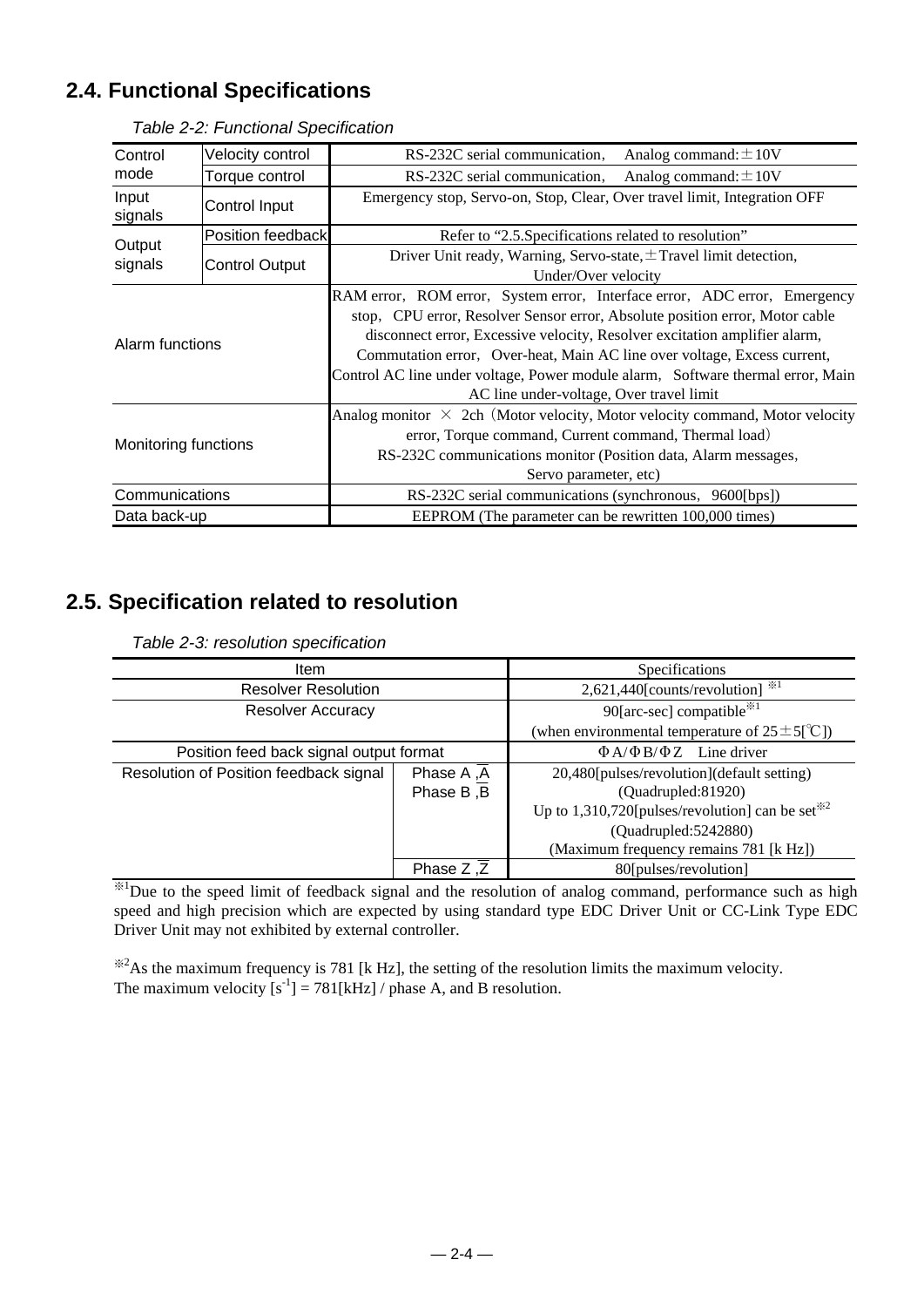## **2.6. Control I/O Connector Specifications**

| Connector                                   | Manufacturer and model |
|---------------------------------------------|------------------------|
| Driver Unit's connector                     | Molex $52986 - 5071$   |
| Mating connector (user's device side)       | Molex $54306 - 5019$   |
| Mating connector shell (user's device side) | Molex $54331 - 0501$   |

*Table 2-4:Mating connector* 

Use shielded cable for wiring of the CN2 connector and be sure to use twisted cables for the position feed back signals. Wiring length shall be short as possible. (2[m] maximum)

## **2.6.1.Pin-Out**(**CN2**)

The pin-out arrangement below is for the shipping set. The function of each signal port may be changed by the function setting of control Input/Output ports.

*Figure 2-5: CN2 pin out (shipping set)* 



Pin number 3 and Pin number 28 are the dedicated ports to the safety function input and output respectively.

- You cannot change the function setting to the Pin number 3: EMST input [Emergency stop]. You may only set the logic of the connector and the stability timer to it.
- You can only change the function of the Pin number 28: DRDY output [Driver Unit ready] to the function NRM (normal) output. You cannot set the output logic and the stability timer to it.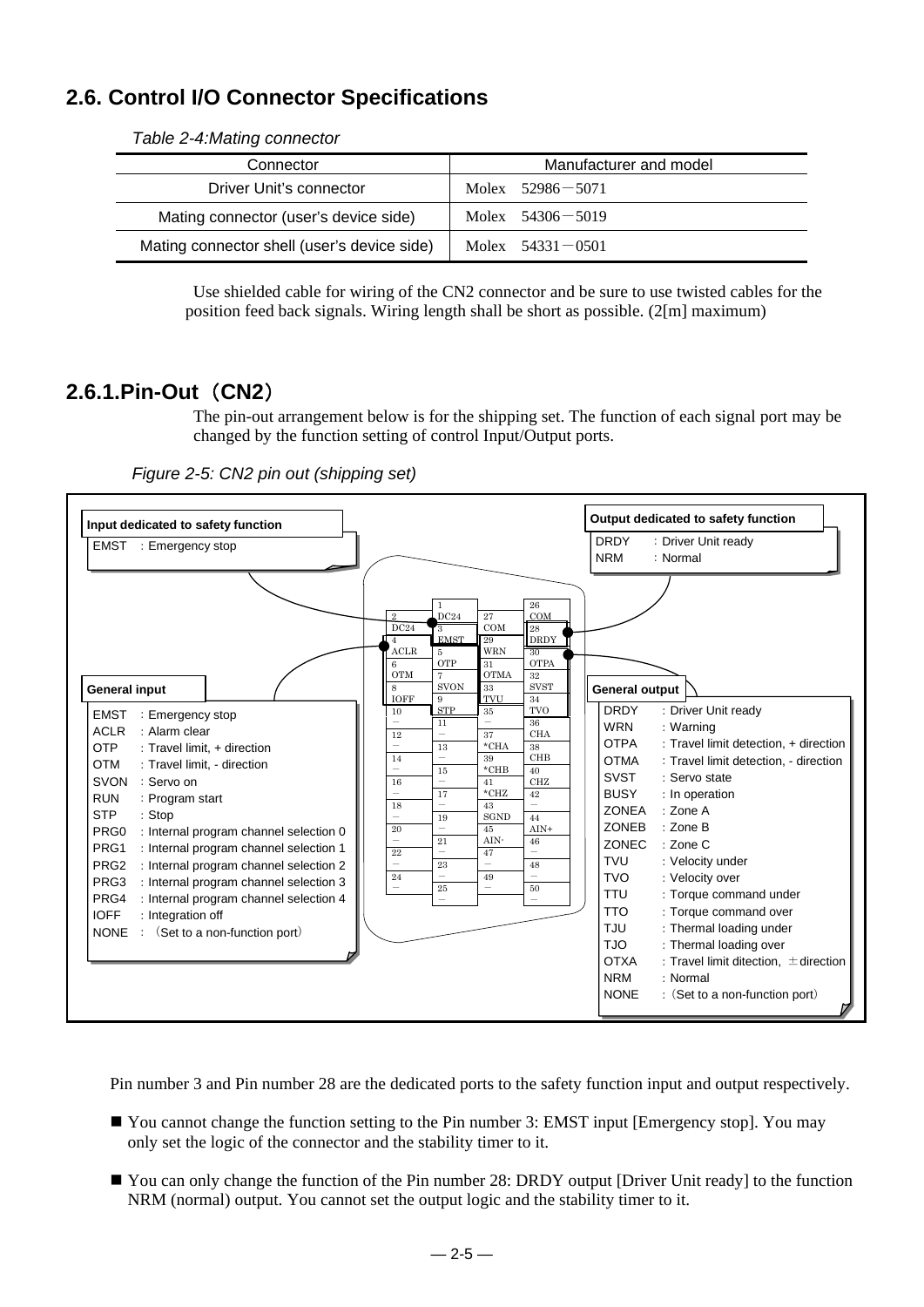### **2.6.2. CN2 Signal List**

! *Caution : Follow the specification documents for the specially ordered System when its settings of Inputs and Outputs are different from the standard.* 

! *Caution :Never connect the idle pins that are instructed as "Do not connect." Do not disconnect the idle pins at the master controller (PLC, etc) side after you have connected all pins of the CN2 connector.* 

| Input  | Pin            | Port            | Signal                   | Contact                  | Signal name                      | Function                                                                                        |
|--------|----------------|-----------------|--------------------------|--------------------------|----------------------------------|-------------------------------------------------------------------------------------------------|
| Output | No             | code            | code                     | logic                    |                                  |                                                                                                 |
|        | $\mathbf{1}$   |                 | <b>DC24</b>              |                          | 24 VDC external power supply     | External power supply for input signal                                                          |
|        | $\overline{2}$ |                 | <b>DC24</b>              |                          | 24 VDC external power supply     | External power supply for input signal                                                          |
|        | 3              | P10             | <b>EMST</b>              | Normally<br>closed       | Emergency stop                   | Terminates positioning operation and the<br>Motor stops by the dynamic break.                   |
|        | 4              | PI1             | <b>ACLR</b>              | Normally<br>open         | Alarm clear                      | Clears warning.                                                                                 |
|        | 5              | PI2             | <b>OTP</b>               | Normally<br>closed       | Over travel limit, $+$ direction | If OTP goes active, the Motor servo is<br>locked in the CW direction.                           |
|        | 6              | P <sub>13</sub> | <b>OTM</b>               | Normally<br>closed       | Over travel limit, - direction   | If OTM goes active, the Motor servo is<br>locked in the CCW direction.                          |
|        | 7              | PI4             | SVON                     | Normally<br>open         | Servo-on                         | If SVON goes active, the servo turns on and<br>the System waits for a command to be<br>entered. |
|        | 8              | P <sub>15</sub> | <b>IOFF</b>              | Normally<br>open         | <b>Integration OFF</b>           | Terminates velocity integration control.                                                        |
| Input  | 9              | P <sub>16</sub> | <b>STP</b>               | Normally<br>open         | Stop                             | Stops positioning operation and execution of<br>the program.                                    |
|        | 10             | $\overline{a}$  | L,                       |                          | (Do not connect)                 |                                                                                                 |
|        | 11             | L,              | $\blacksquare$           | ٠                        | (Do not connect)                 |                                                                                                 |
|        | 12             | L,              | $\blacksquare$           | ÷.                       | (Do not connect)                 |                                                                                                 |
|        | 13             | $\blacksquare$  |                          |                          | (Do not connect)                 |                                                                                                 |
|        | 14             | ÷.              |                          |                          | (Do not connect)                 |                                                                                                 |
|        | 15             | L.              |                          |                          | (Do not connect)                 |                                                                                                 |
|        | 16             | $\blacksquare$  | $\overline{\phantom{a}}$ | $\overline{\phantom{a}}$ | (Do not connect)                 |                                                                                                 |
|        | 17             | L,              |                          | $\blacksquare$           | (Do not connect)                 |                                                                                                 |
|        | 18             | $\blacksquare$  |                          | ä,                       | (Do not connect)                 |                                                                                                 |
|        | 19             | L.              |                          | $\blacksquare$           | (Do not connect)                 |                                                                                                 |
|        | 20             |                 |                          |                          | (Do not connect)                 |                                                                                                 |
|        | 21             | $\blacksquare$  | $\blacksquare$           | ٠                        | (Do not connect)                 |                                                                                                 |
|        | 22             | L.              | L.                       |                          | (Do not connect)                 |                                                                                                 |
|        | 23             | $\blacksquare$  | ä,                       | ÷,                       | (Do not connect)                 |                                                                                                 |
|        | 24             | $\overline{a}$  |                          |                          | (Do not connect)                 |                                                                                                 |
|        | 25             |                 |                          |                          | (Do not connect)                 |                                                                                                 |

*Table 2-5: CN2 signal name and function (Shipping set)*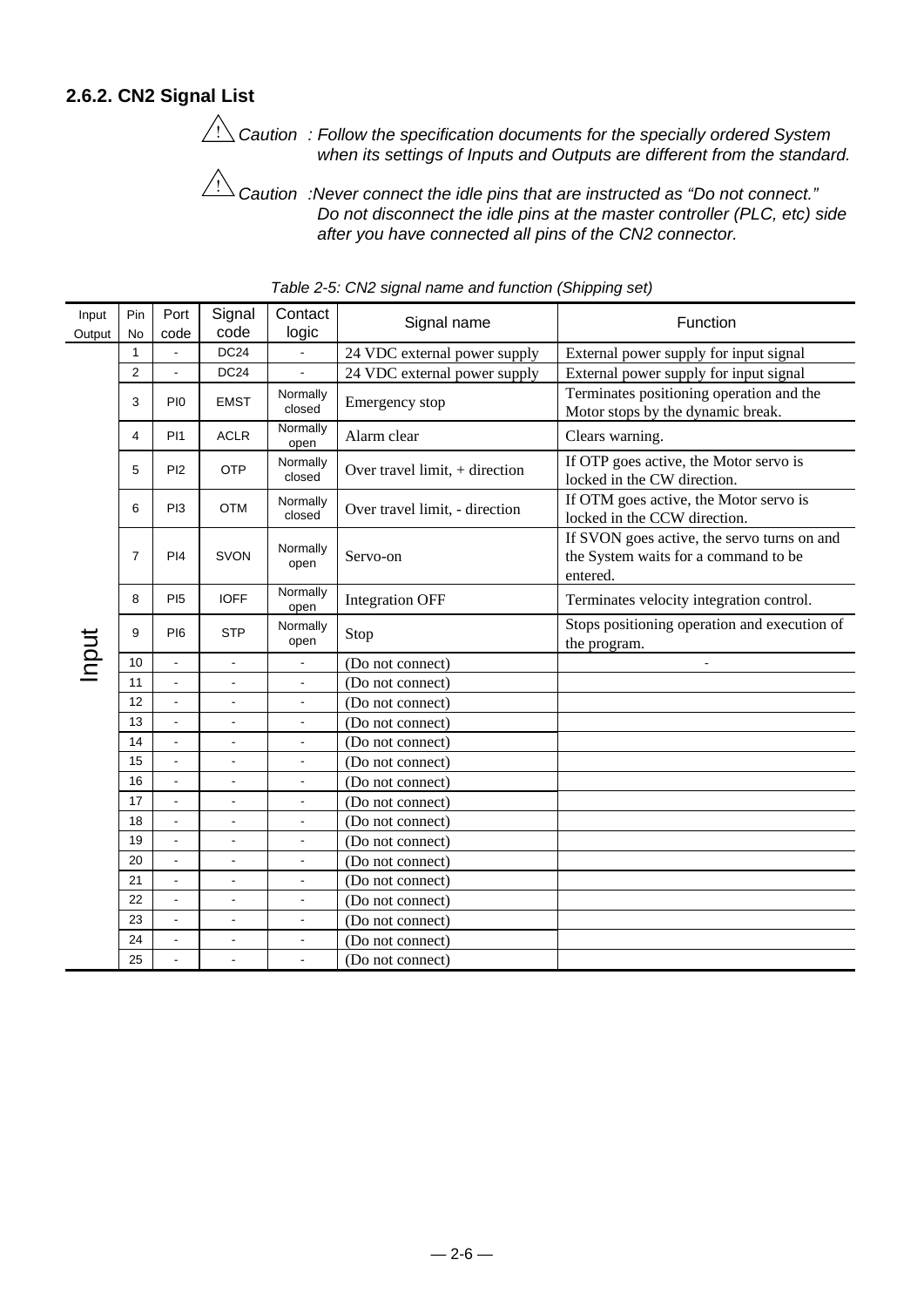| Input<br>Output | Pin<br>No. | Port<br>code             | Signal<br>code           | Contact<br>logic         | $\frac{1}{2}$ of $\frac{1}{2}$ of $\frac{1}{2}$ or $\frac{1}{2}$ or $\frac{1}{2}$ or $\frac{1}{2}$ or $\frac{1}{2}$ or $\frac{1}{2}$ or $\frac{1}{2}$ or $\frac{1}{2}$ or $\frac{1}{2}$ or $\frac{1}{2}$ or $\frac{1}{2}$ or $\frac{1}{2}$ or $\frac{1}{2}$ or $\frac{1}{2}$ or $\frac{1}{2}$ or<br>Signal name | Function                                                                                                               |
|-----------------|------------|--------------------------|--------------------------|--------------------------|-----------------------------------------------------------------------------------------------------------------------------------------------------------------------------------------------------------------------------------------------------------------------------------------------------------------|------------------------------------------------------------------------------------------------------------------------|
|                 | 26         | $\qquad \qquad -$        | COM                      |                          | Output signal common                                                                                                                                                                                                                                                                                            |                                                                                                                        |
|                 | 27         | $\overline{a}$           | COM                      |                          | Output signal common                                                                                                                                                                                                                                                                                            | Common for output signal.                                                                                              |
|                 | 28         | PO <sub>0</sub>          | <b>DRDY</b>              | Positive                 | Driver Unit ready                                                                                                                                                                                                                                                                                               | Reports that the Motor is ready to rotate.<br>(Those pins are open when the Motor is not<br>ready or an alarm occurs.) |
|                 | 29         | PO <sub>1</sub>          | <b>WRN</b>               | Negative                 | Warning                                                                                                                                                                                                                                                                                                         | Warns abnormality in the System.                                                                                       |
|                 | 30         | PO <sub>2</sub>          | <b>OTPA</b>              | Negative                 | Over travel limit (+ direction)<br>detected                                                                                                                                                                                                                                                                     | Reports the output of over travel limit<br>(software and hardware) in the plus direction.                              |
|                 | 31         | PO <sub>3</sub>          | <b>OTMA</b>              | Negative                 | Over travel limit (- direction)<br>detected                                                                                                                                                                                                                                                                     | Reports the output of over travel limit<br>(software and hardware) in the minus<br>direction.                          |
|                 | 32         | PO <sub>4</sub>          | <b>SVST</b>              | Positive                 | Servo state                                                                                                                                                                                                                                                                                                     | Reports the state of servo.                                                                                            |
|                 | 33         | PO <sub>5</sub>          | <b>TVU</b>               | Positive                 | Velocity, under                                                                                                                                                                                                                                                                                                 | Reports condition of velocity against the                                                                              |
|                 | 34         | PO <sub>6</sub>          | <b>TVO</b>               | Positive                 | Velocity, over                                                                                                                                                                                                                                                                                                  | threshold value.                                                                                                       |
| Output          | 35         | $\overline{\phantom{0}}$ | $\overline{\phantom{0}}$ |                          | (Do not connect.)                                                                                                                                                                                                                                                                                               |                                                                                                                        |
|                 | 36         | $\overline{\phantom{0}}$ | <b>CHA</b>               | $\overline{\phantom{0}}$ | Position feedback signal øA                                                                                                                                                                                                                                                                                     |                                                                                                                        |
|                 | 37         | $\qquad \qquad -$        | *CHA                     | $\qquad \qquad -$        | Position feedback signal $\phi^* A$                                                                                                                                                                                                                                                                             | A pulse signal that reports the number of<br>rotations of the Motor.                                                   |
|                 | 38         | $\equiv$                 | CHB                      | —                        | Position feedback signal øB                                                                                                                                                                                                                                                                                     |                                                                                                                        |
|                 | 39         | $\overline{\phantom{0}}$ | $*$ CHB                  | —                        | Position feedback signal $\phi^*B$                                                                                                                                                                                                                                                                              | Free setting of output resolution in $\phi A/\phi B$                                                                   |
|                 | 40         | -                        | CHZ                      | $\overline{\phantom{0}}$ | Position feedback signal øZ                                                                                                                                                                                                                                                                                     | phase is available.                                                                                                    |
|                 | 41         | $\overline{\phantom{0}}$ | *CHZ                     | —                        | Position feedback signal ø*Z                                                                                                                                                                                                                                                                                    |                                                                                                                        |
|                 | 42         | $\overline{\phantom{0}}$ |                          | —                        | (Do not connect.)                                                                                                                                                                                                                                                                                               |                                                                                                                        |
|                 | 43         | $\qquad \qquad -$        | SGND                     | —                        | Signal ground                                                                                                                                                                                                                                                                                                   | Ground for the position feedback signal.                                                                               |
|                 | 44         | $\overline{\phantom{0}}$ | AIN+                     | —                        | Analog command (+)                                                                                                                                                                                                                                                                                              | $+/- 10$ [VDC] input for analog velocity or                                                                            |
|                 | 45         | $\overline{\phantom{0}}$ | AIN-                     | —                        | Analog command (-)                                                                                                                                                                                                                                                                                              | torque control.                                                                                                        |
|                 | 46         | $\overline{\phantom{0}}$ | $\overline{\phantom{0}}$ | $\qquad \qquad -$        | (Do not connect.)                                                                                                                                                                                                                                                                                               | $\qquad \qquad -$                                                                                                      |
|                 | 47         | $\overline{\phantom{0}}$ | $\overline{\phantom{0}}$ | —                        | (Do not connect.)                                                                                                                                                                                                                                                                                               |                                                                                                                        |
|                 | 48         | $\overline{\phantom{0}}$ |                          |                          | (Do not connect.)                                                                                                                                                                                                                                                                                               |                                                                                                                        |
|                 | 49         | $\qquad \qquad -$        | —                        | -                        | (Do not connect.)                                                                                                                                                                                                                                                                                               |                                                                                                                        |
|                 | 50         | $\overline{\phantom{0}}$ |                          | —                        | (Do not connect.)                                                                                                                                                                                                                                                                                               |                                                                                                                        |

*Table 2-5 (continued): CN2 signal name and function (Shipping set)*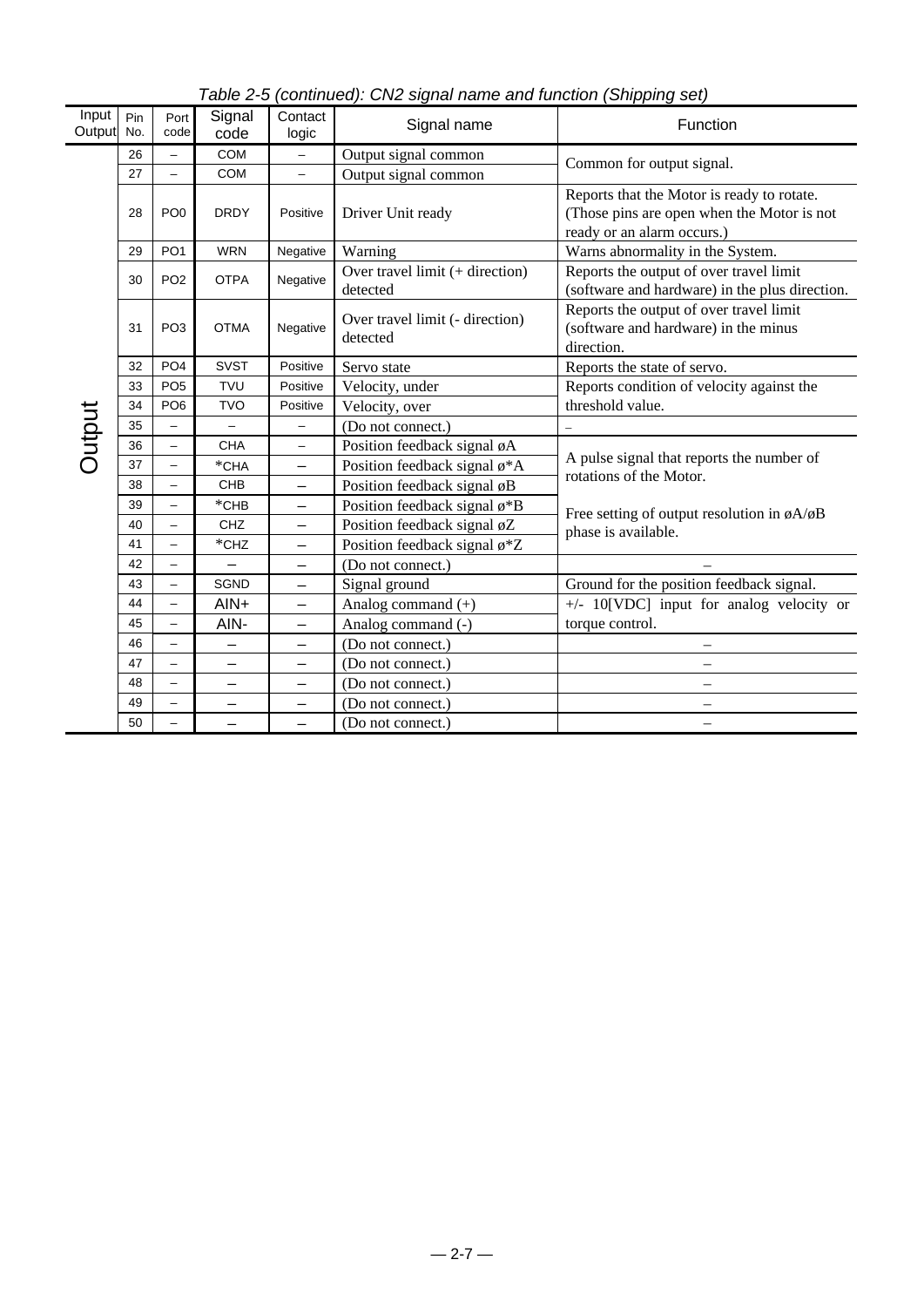(Blank page)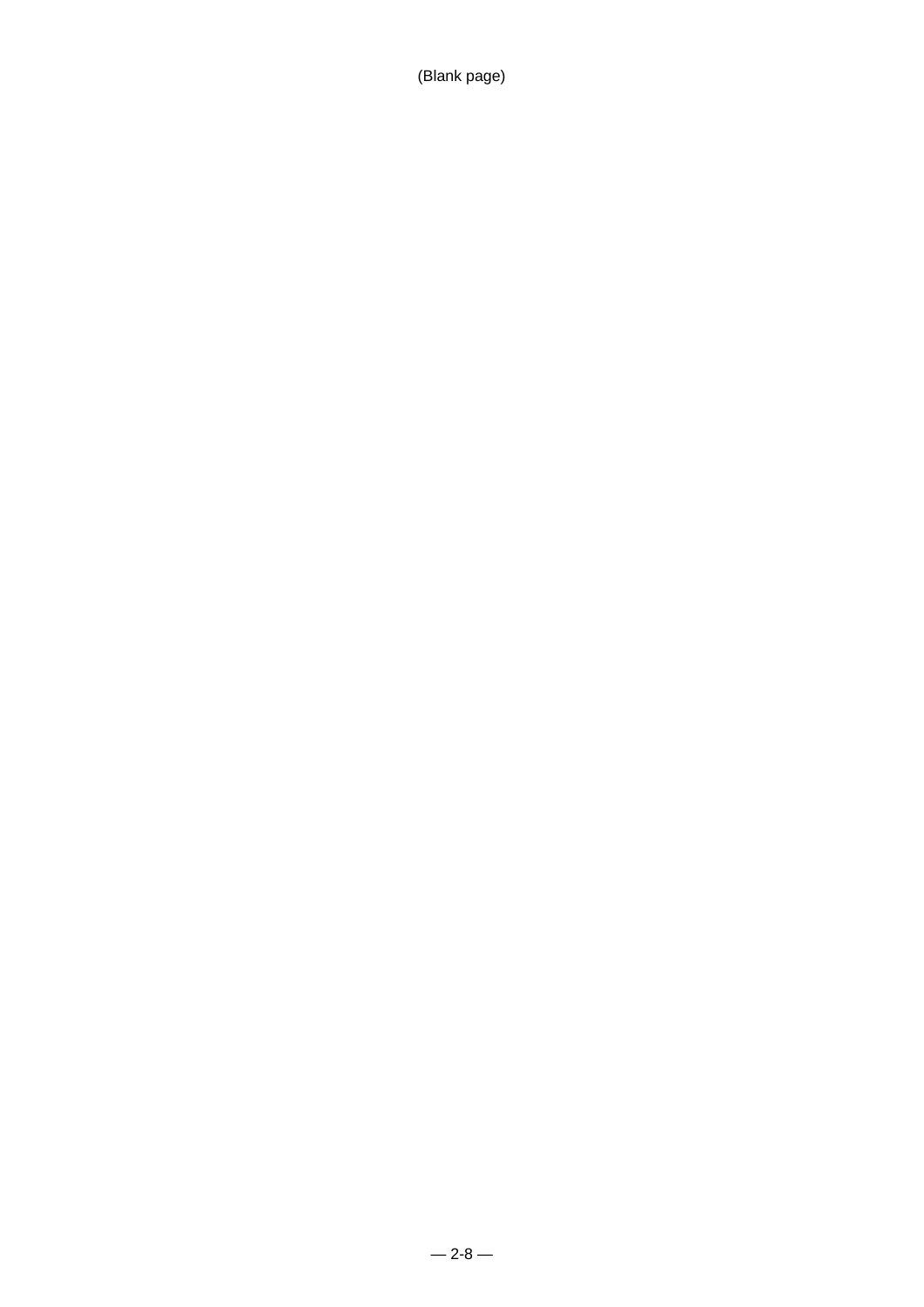## **3. Analog Input function**

## ! *Caution*:*Constrain of motor speed*

・*Each motor type has its maximum speed. Check the maximum speed in the specification sheet.* 

・*The parameter VL (Velocity limiter) depends on parameter FR (Feedback signal resolution).* 

! *Caution*:*Positioning control by external controller* 

・*Due to the speed limit of feedback signal and the resolution of analog command, performance such as high speed and high precision which are expected by using standard type EDC Driver Unit or CC-Link Type EDC Driver Unit may not exhibited by external controller.* 

### 3.1. Interfacing

#### 3.1.1. Analog Command Input

#### **Applied input: AIN +, AIN –**

*Table 3-1: Specifications of analog command input* 

| Item                 | Specification                         |
|----------------------|---------------------------------------|
| Max. input voltage   | $\pm 10$ [VDC]                        |
| Input impedance      | $20 [ k\Omega ]$                      |
| Maxi. input current  | $0.5$ [mA]                            |
| ADC resolution       | 12 [bits]                             |
| Effective resolution | Typical 10 [bits]                     |
| Offset error         | $\pm$ 13 [%] of maximum input voltage |

*Figure 3-1:Analog input specification* 

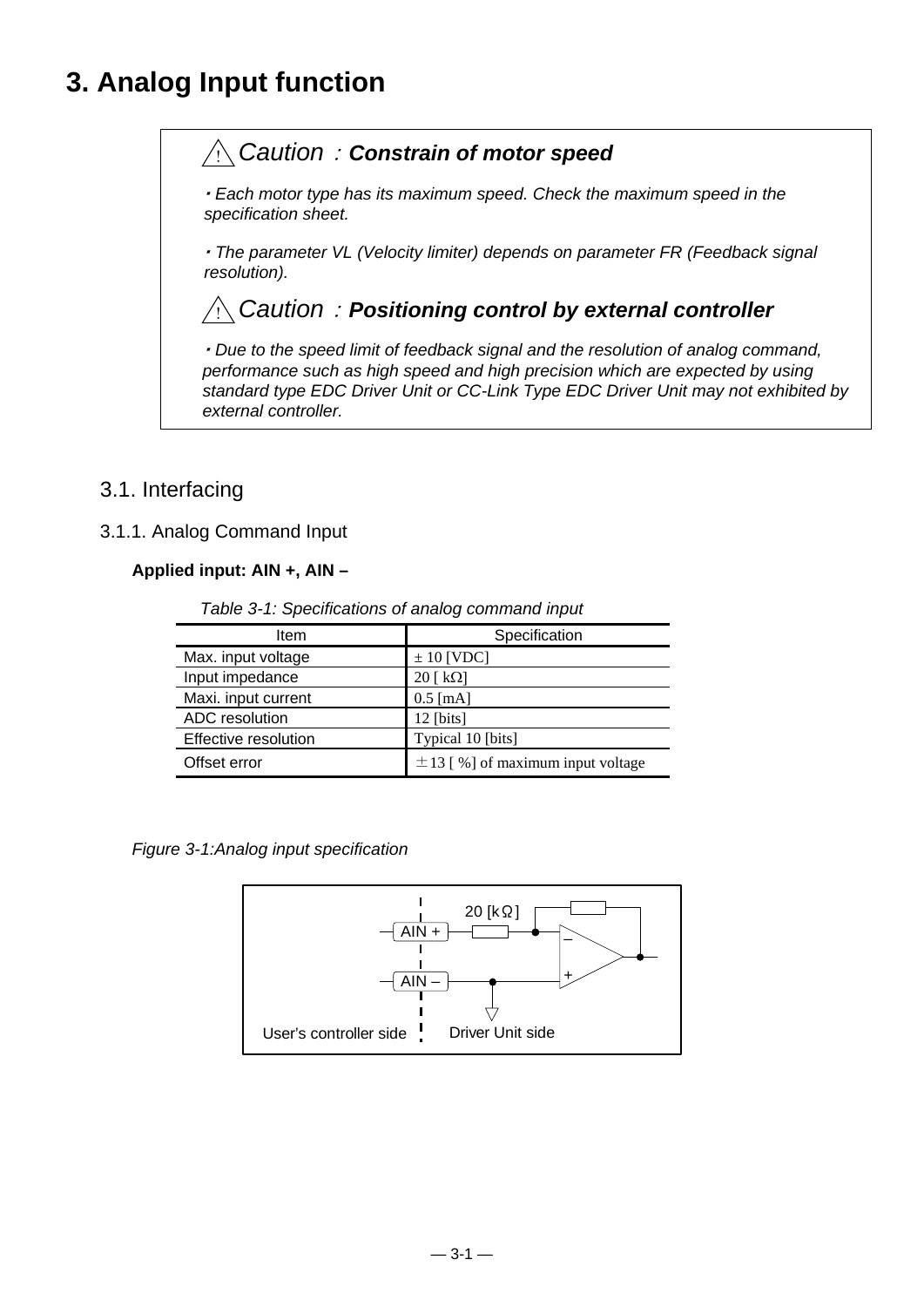## 3.2. Velocity Control Mode

Parameter SL2 sets the control mode to velocity control.

SL1: Torque control mode SL2: Velocity control mode SL3: Inhibit

Velocity control via the RS-232C command or the analog command may be selected in the velocity control mode.

Parameter AC selects the way of control.

AC0 : Analog command invalid. DC command is valid.

- AC1 : Analog command valid. When analog velocity command is +: CW direction
- $AC-1$ : Analog command valid. When analog velocity command is  $\div$ : CCW direction

#### 3.2.1. Velocity Control with RS-232C Command

- Motor velocity may be controlled directly through the RS-232C command in the velocity control mode.
- Parameter AC (AC0) sets validity of DC command. Inputting



will have the Motor controlled with the velocity that is proportional to the data.

• Relation between the data of DC command and the velocity is shown in Figure 3-2.

*Figure 3-2: DC command VS the velocity* 



 $1$  Caution : AS DI parameter reverses the sign of coordinate, the polarity of the DC *command is reversed as well. DI parameter is set to "0" in shipping.* 

:*Please confirm the speed of the motor.*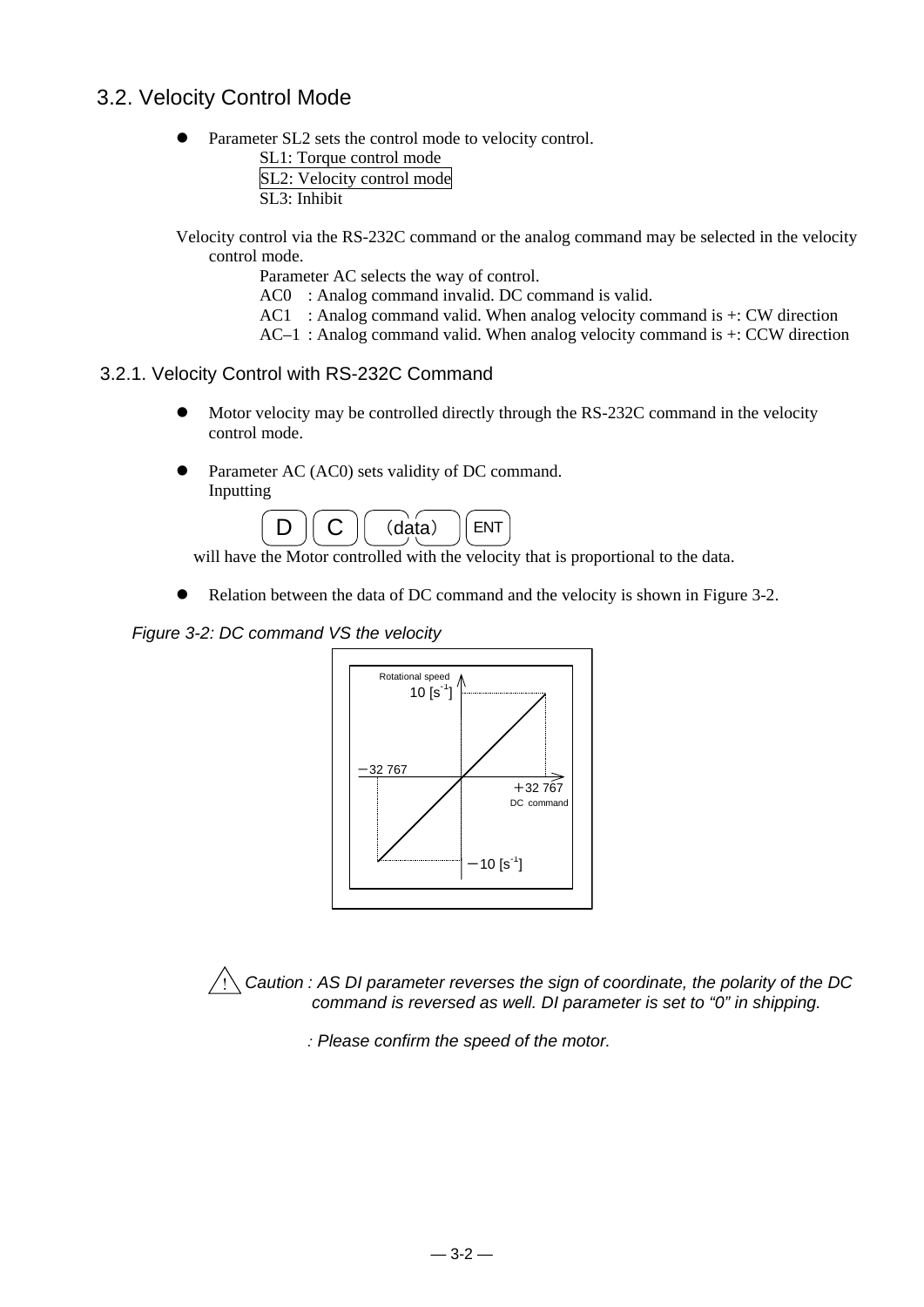#### 3.2.2. Velocity Control with Analog Command

- Velocity of the Motor may be directly controlled with the analog velocity command in the velocity control mode.
- $\bullet$  Voltage range of the analog command is  $\pm$  10V. Offset adjustment is possible setting parameter AF. (Refer to "3.2.2.1. Offsetting Analog Velocity Command.")
- Parameter AC selects the polarity of command voltage. (Refer to Table 3-2.)
- Relation between the command voltage and the velocity may be selected with parameter AG. (See Figure 3-3.)

*Table 3-2: Rotating direction relater to DI,AC and the polarity of Command voltage* 

|  | DI setting   AC setting   Command voltage   Rotating direction |     |
|--|----------------------------------------------------------------|-----|
|  |                                                                |     |
|  |                                                                | ~CW |
|  |                                                                |     |
|  |                                                                |     |
|  |                                                                |     |
|  |                                                                |     |
|  |                                                                |     |
|  |                                                                |     |



*Figure 3-3: Command voltage and velocity (DI=0)* 

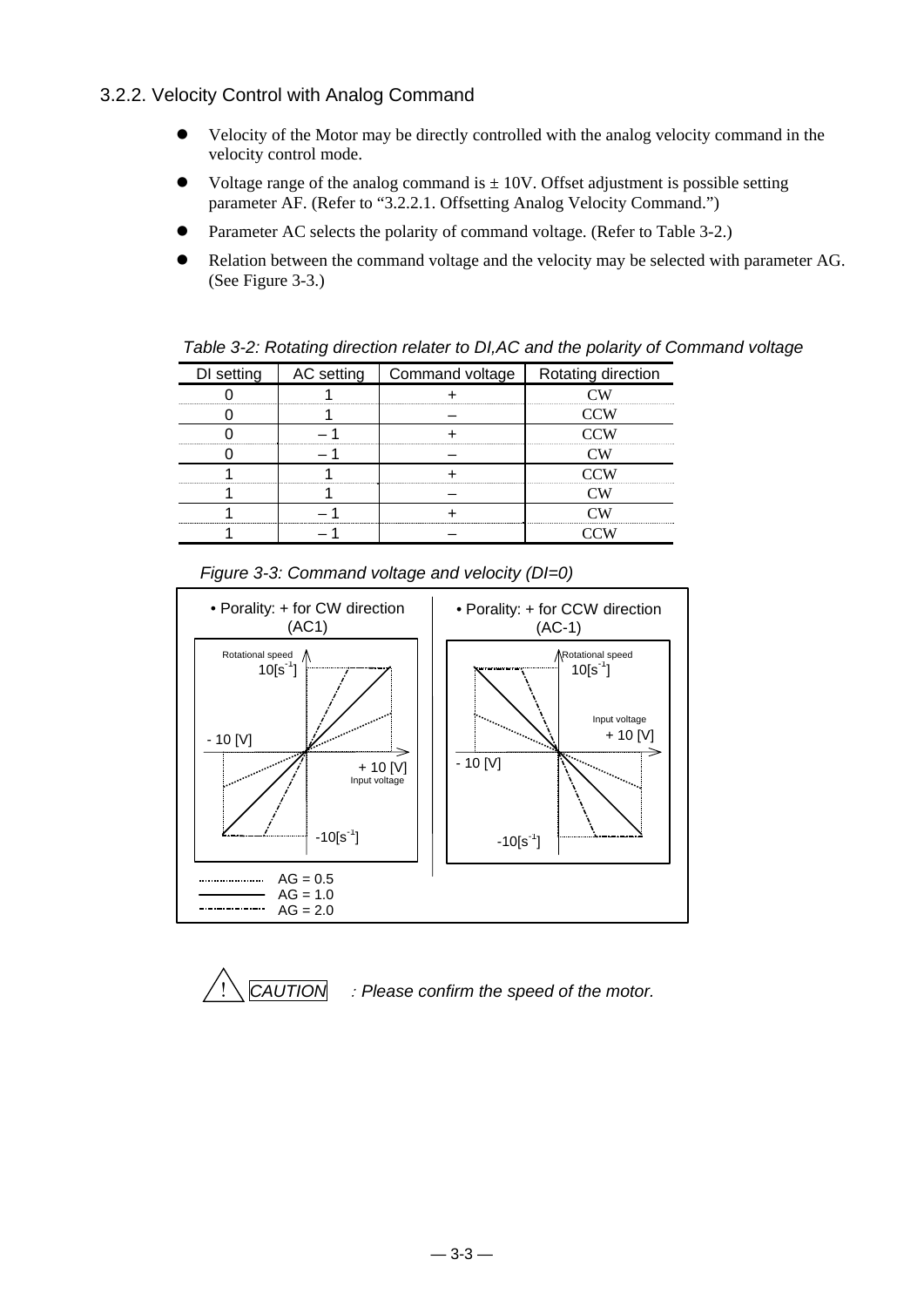#### 3.2.2.1. Offsetting Analog Velocity Command

- You may adjust offset value of command voltage with the parameter AF.
- Parameter AF sets the offset value by "0.3 mV" per parameter data in the range of AF–6552 to AF6552.

*Figure 3-4: Example: Setting AF-10 (AC1*)



#### (1) Automatic offset setting

- Set the offset value automatically to compensate current analog input, which is caused by the drift, to 0 (zero).
	- (1) Connect the master controller and the Driver Unit, and then input analog velocity command 0 (zero).
	- (2) Input the password. The acknowledgement will be returned.



(4) Pressing the ENT key sets the offset value automatically. The set value of AF will be on the screen.





- Unit of setting value is  $[0.3mV]$ .
- If the offset value is too much, it indicates as "RANGE OVER?". However, the offset value won't be changed.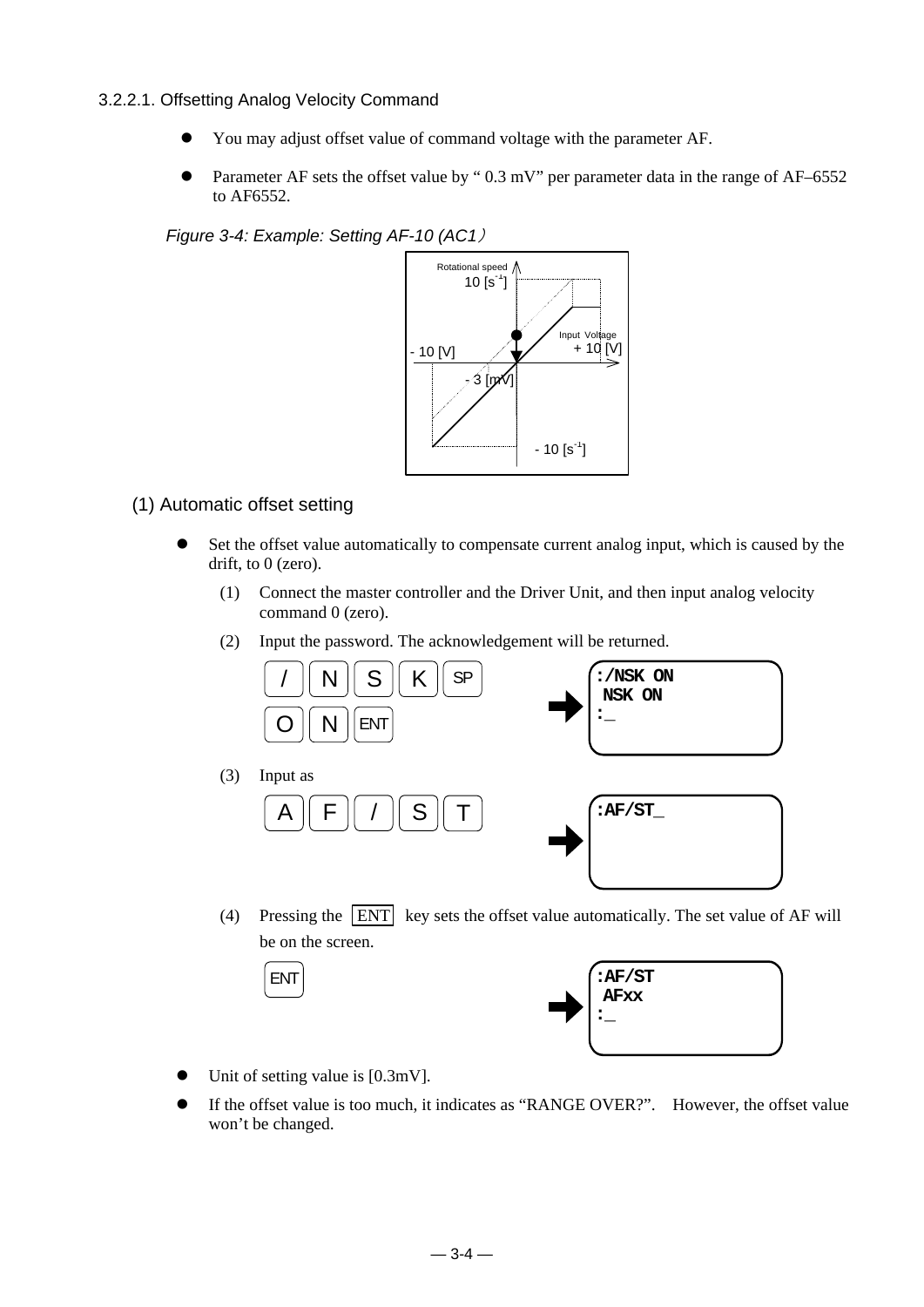#### (2) Manual offset setting

- Set offset value with the analog command monitor.
	- (1) Take a memo of setting on polarity of the analog command AC, and then change those settings to AC1.
	- (2) Connect the master controller and the Driver Unit and input the velocity command of 0 (zero).
	- (3) Type as shown below and monitor the analog command.



(4) When the  $\boxed{\text{ENT}}$  key is pressed, the current analog command due to the drifting will be shown in the screen repeatedly. Indication of 2 , as shown in the screen below, denotes that the offset to the command voltage shall be 0.6 mV ( $0.3$ [mV]  $\times$  2).



(5) Confirm the result and press the **BS** key. Otherwise the next command won't be accepted.



ENT



(6) Input the password. The acknowledgement will be returned.





(7) Execute the following commands. Be sure to input the opposite sign as it was monitored by the RA command.



(8) Reset the analog command polarity AC to the setting as noted at the step (1).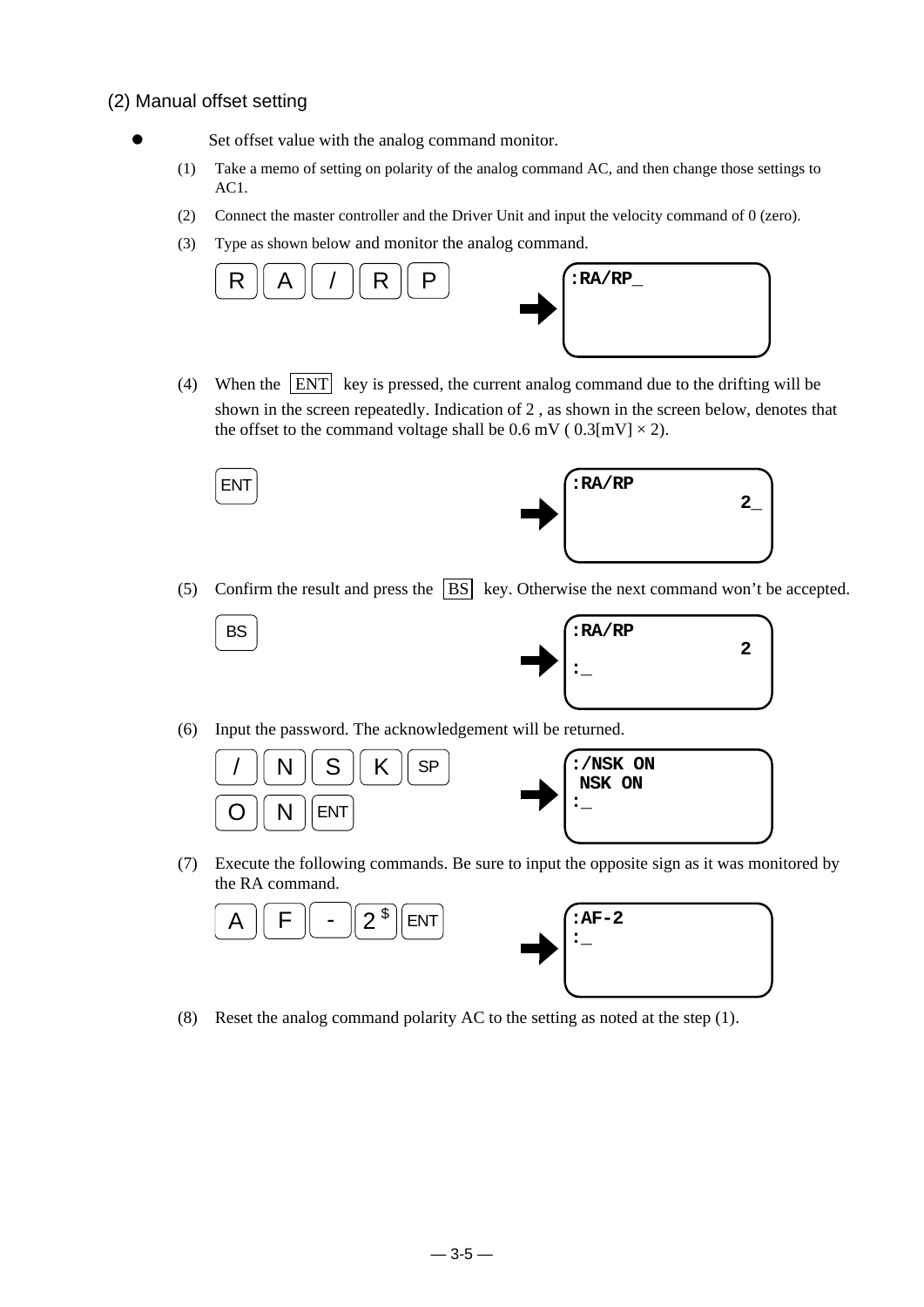## **3.3. Torque Control Mode**

- Parameter SL1 selects the torque control mode. SL1: Torque control mode SL2: Velocity control mode
	- SL3: Inhibit
- Torque control via the RS-232C command or the analog command may be selected. Parameter AC selects the way of control.
	- AC0 : Analog command invalid. DC command is valid.
	- AC1 : Analog command valid. When analog torque command is +: CW rotation
	- AC–1 : Analog command valid. When analog torque command is +: CCW rotation
- 3.3.1. Torque Control with RS-232C Command
	- You may control directly the motor output torque with RS-232C command in the torque control mode.
	- Set the parameter AC (AC0) to make the DC command valid.

Input as



to control the motor with torque proportional to the parameter data.

• Relation between the data of DC command and the motor output torque is shown in Figure 3-5.

*Figure 3-5: DC command VS the motor output torque* 

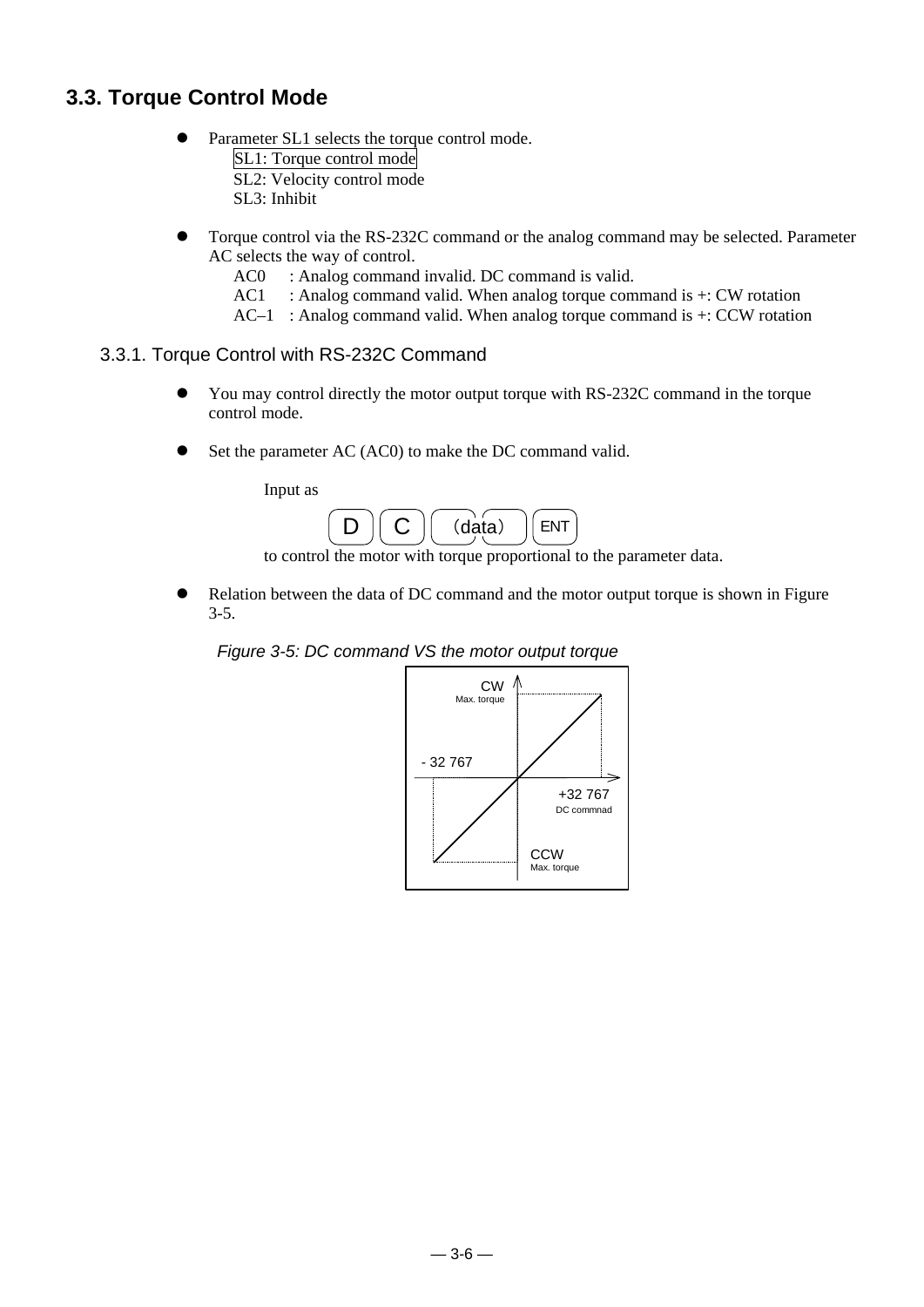#### 3.3.2. Torque Control with Analog Command

- You may control directly the output torque of the Motor with analog torque command in the torque control mode.
	- $\Diamond$  Voltage of analog torque command is  $\pm$  10V. Offsetting analog command is possible setting parameter AF. (Refer to "3.3.2.1. Offsetting Analog Torque Command."
	- $\Diamond$  Parameter AC selects the polarity of command voltage. (See Table 3-3.)
	- $\Diamond$  Relation between the command voltage and the output torque of the Motor may be changed with parameter AG. (Refer to Figure 3-6.)

DI setting | AC setting | Command voltage | Rotational direction 0 | 1 | + | CW 0 1 1 – CCW 0 | -1 | + | CCW 0 | -1 | – | CW 1 1 | + CCW 1 | 1 | – | CW 1 -1 + CW 1 -1 – CCW

*Table 3-3: Rotating direction relater to DI,AC and the polarity of Command voltage* 



*Figure 3-6: Command voltage and output torque (DI=0)*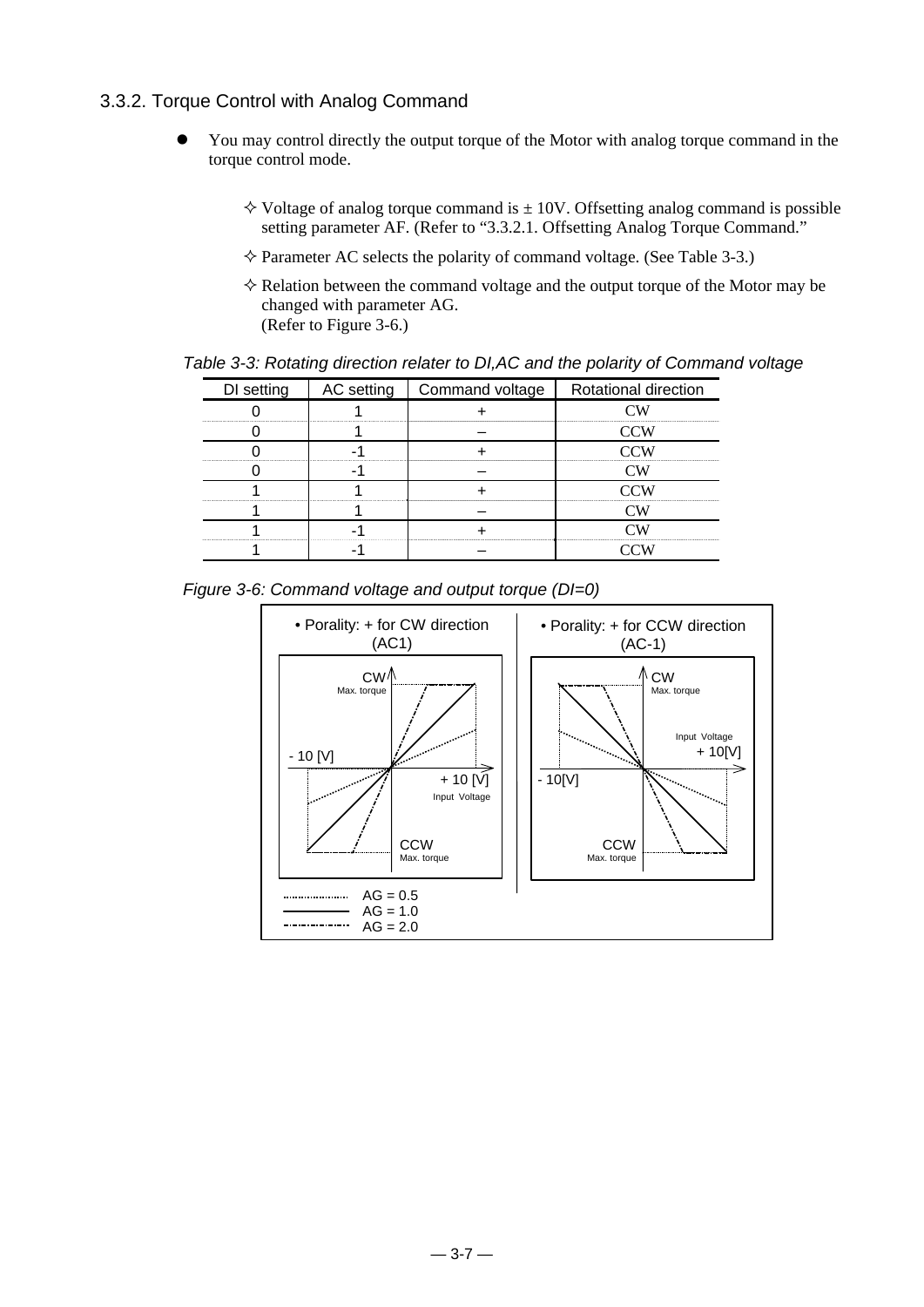#### 3.3.2.1. Offsetting Analog Torque Command

- You may adjust offset value of command voltage with the parameter AF.
- Offset adjustment of the Driver Unit has been made at the shipping. With the parameter AF, reset the offset along the master controller.
- Parameter AF sets the offset value by 0.3 mV per parameter data in the range of AF –6552 to AF 6552.

*Figure 3-7: Example: AF-10 (AC1)* 



#### (1) Automatic offset setting

- Set the offset value automatically to compensate current analog input, which is caused by the drift, to 0 (zero).
- Refer to (1) Automatic offset setting in "3.2.2.1.Offsetting Analog Velocity Command."

(2) Manual offset setting

- Adjust offsetting manually with the analog command monitor.
- Refer to (2) Manual offset setting in "3.2.2.1. Offsetting Analog Velocity Command."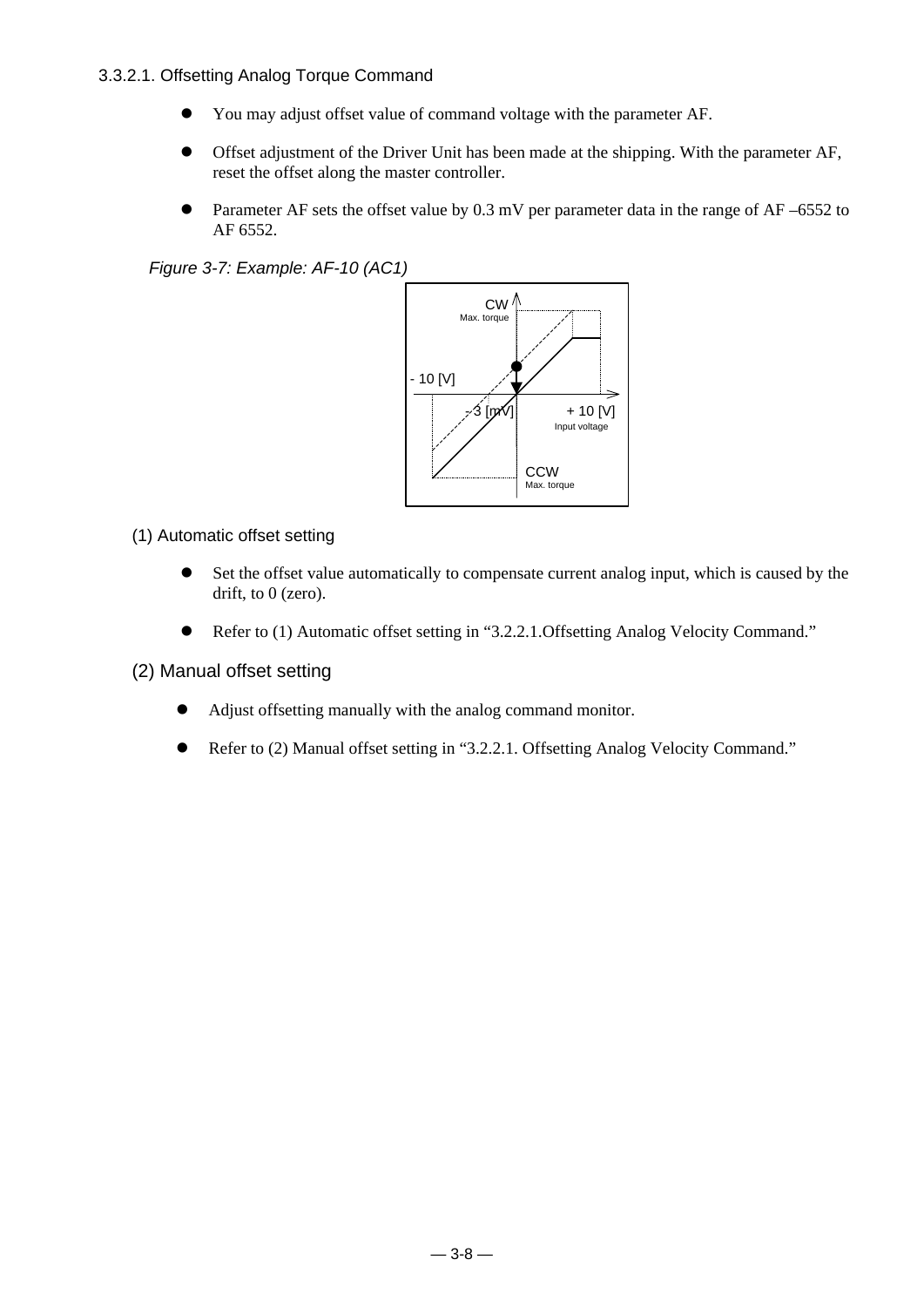## **4. Glossary of Commands and Parameters**

The password must be entered before inputting a command that is marked with  $\star$ .

| Format       | : AC data    |  |
|--------------|--------------|--|
| Data         | $: -1, 0, 1$ |  |
| Shipping set | : 1          |  |

- AC1 : Analog command input valid. Voltage +: CW direction AC-1 : Analog command input valid. Voltage +: CCW direction
- When the parameter DI is set to reverse the sign of position scale, above signs shall be reversed as well.
- TS0 or ?AC command reports the current setting.

| $\star$ |  |  | <b>AF</b> : Analog Command Offset |  |
|---------|--|--|-----------------------------------|--|
|---------|--|--|-----------------------------------|--|

| Format1             | : AF/ST           | Automatic setting |
|---------------------|-------------------|-------------------|
| Format <sub>2</sub> | : AF data         | Manual setting    |
| Data range          | $: -6552$ to 6552 |                   |
| Shipping set        | : 0               |                   |

- Sets the offset value on input voltage of analog command.
- For more details about the parameter AF, refer to "3.2.2.1. Offsetting Analog Velocity Command" in case of the analog velocity control mode, or "3.3.2.1. Offsetting Analog Torque Command" in case of the analog torque control mode.

TS0 or ?AF reports the current setting.

| $\star$ | <b>AG</b> : Analog Command Gain      |                                 |  |  |  |
|---------|--------------------------------------|---------------------------------|--|--|--|
|         | Format<br>Data range<br>Shipping set | AG data<br>$: 0.0001$ to 2.0000 |  |  |  |

- This parameter sets the analog command gain in the velocity or torque control mode.
- Actual gain value is proportional to the velocity or torque command.

 $\bullet$  Example When AG0.5:

Actual velocity command = Velocity command input  $\times$  0.5

• TS0 or ?AG command reports the current setting.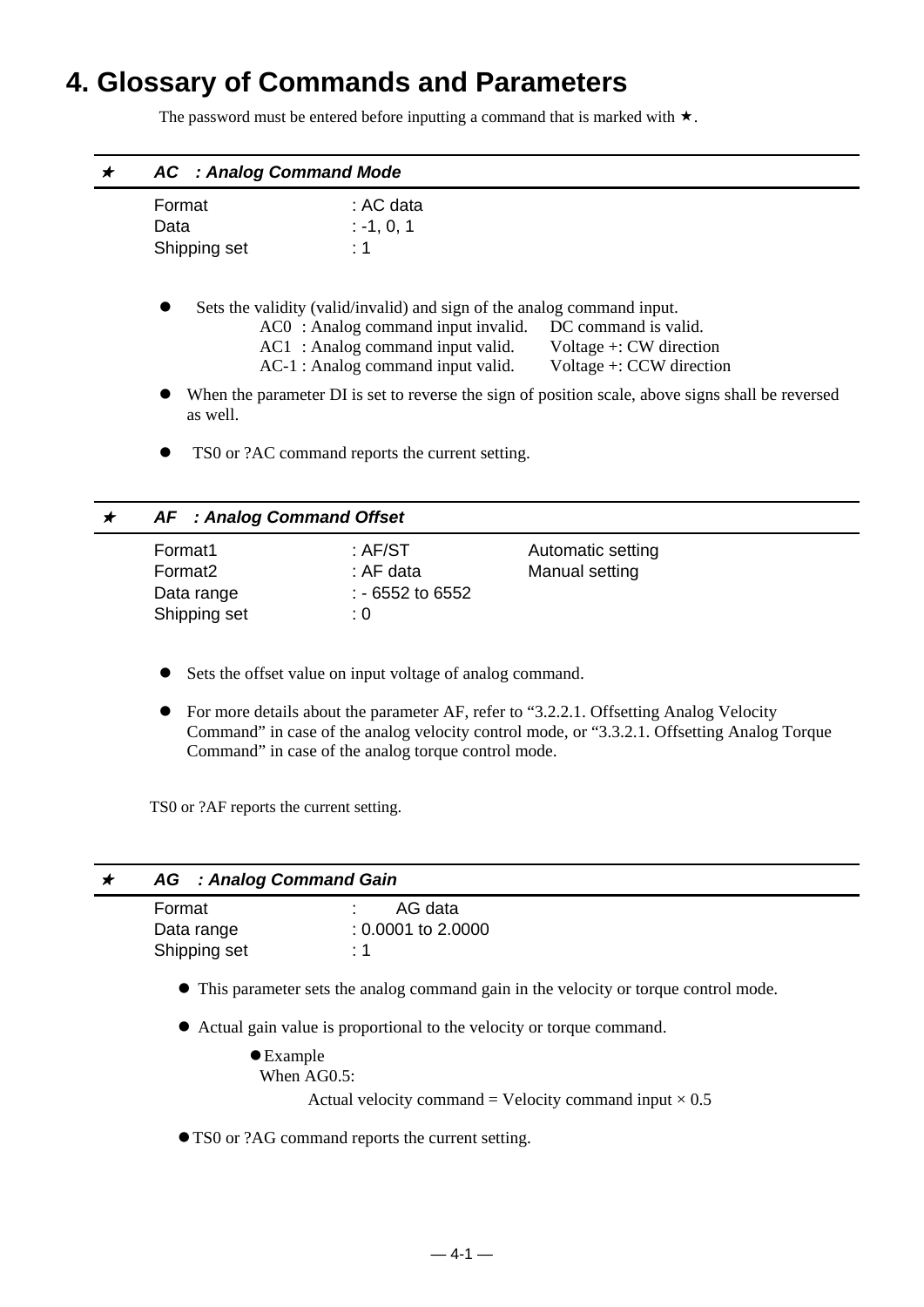#### *AFP : Analog Command Filter, Primary*

| Format       | : AFP data   |                                      |
|--------------|--------------|--------------------------------------|
| Data range1  | $\pm 0$      | Primary analog command filter is OFF |
| Data range2  | : 10 to 1000 | [Hz]                                 |
| Shipping set | : 200        |                                      |

- $\bullet$  This parameter sets the low-pass filter against the analog command.
- TS0 or ?AFP command reports the current setting.

#### *AFS: Analog Command Filter, Secondary*

| Format       | : AFS data   |                                        |
|--------------|--------------|----------------------------------------|
| Data range1  | $\pm 0$      | Secondary analog command filter is OFF |
| Data range2  | : 10 to 1000 | [Hz]                                   |
| Shipping set | $\pm 0$      |                                        |

- $\bullet$  This parameter sets the low-pass filter against the analog command.
- TS0 or ?AFS command reports the current setting.

#### *DC: Digital Command Mode*

| Format       | : DC data                                                                    |
|--------------|------------------------------------------------------------------------------|
| Data range   |                                                                              |
|              | Torque control mode $\therefore$ - 32 767 to 32 767 (CW in positive command) |
|              | Velocity control mode $: -32767$ to 32767 (CW in positive command)           |
| Shipping set | : 0                                                                          |

- This command is to input directly the operation command through the RS-232C communication interface in velocity or torque control mode. However, the use of this command shall be limited to an ordinal operation, or a testing operation of the Motor due to sluggish response.
- z If DC command is inputted when an analog command (AC command) is valid, "DC INHIBITED" message will be given and the command will be invalidated.
- The data of this command will be cleared to "0" in the following state.
	- 1) Servo off
	- 2) Emergency stop
	- 3) Over travel limit
	- 4) Control mode is switched.
	- 5) Analog command is valid.
	- 6) MS command is executed, or STP input is ON.



 $\sqrt{!}$  Caution : When the sign of the position scale is reversed with DI command, the *sign of DC command will be reversed as well.*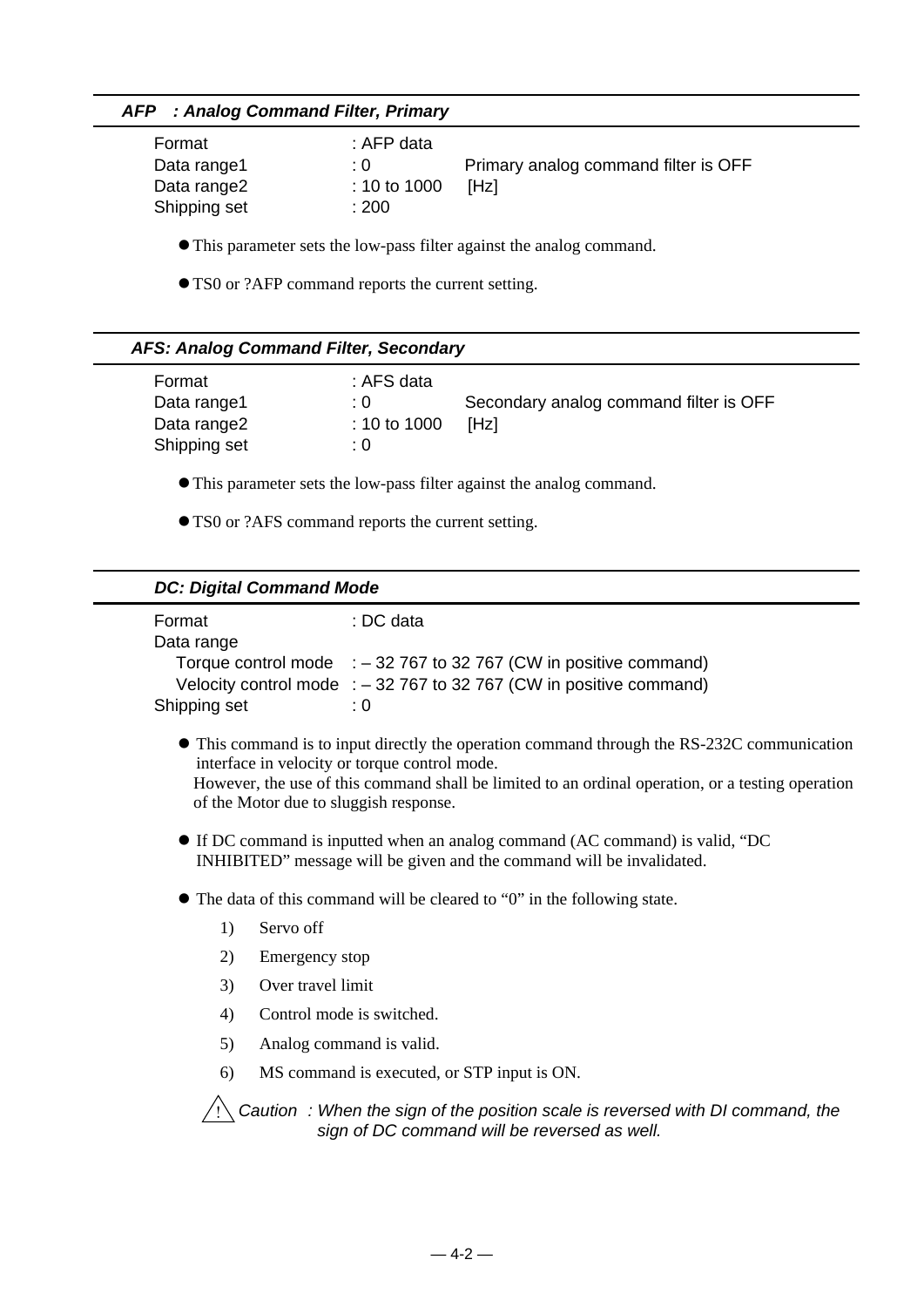#### *RA: Read Analog Command*

Format : RA/RP

- $\bullet$  Reads an analog command value when the analog command is valid.
- z "RA INHIBITED" message will be returned when the analog command is invalid.
- z Adding /RP to RA command will report the reading repeatedly, while RA input alone reports in one shot. To quit from the repetitive readings, press the  $\overline{BS}$  key.
- The report is a decimal number in  $-32,767$  to  $32,767$ .

| $\star$ | <b>SL:Set Control Mode</b>  |           |  |
|---------|-----------------------------|-----------|--|
|         | Format                      | : SL data |  |
|         | Data                        | : $1, 2$  |  |
|         | Shipping set                | : 2       |  |
|         | • Sets the control mode.    |           |  |
|         | SL1 : Torque control mode   |           |  |
|         | SL2 : Velocity control mode |           |  |

TS0 or ?SL command reports the current setting.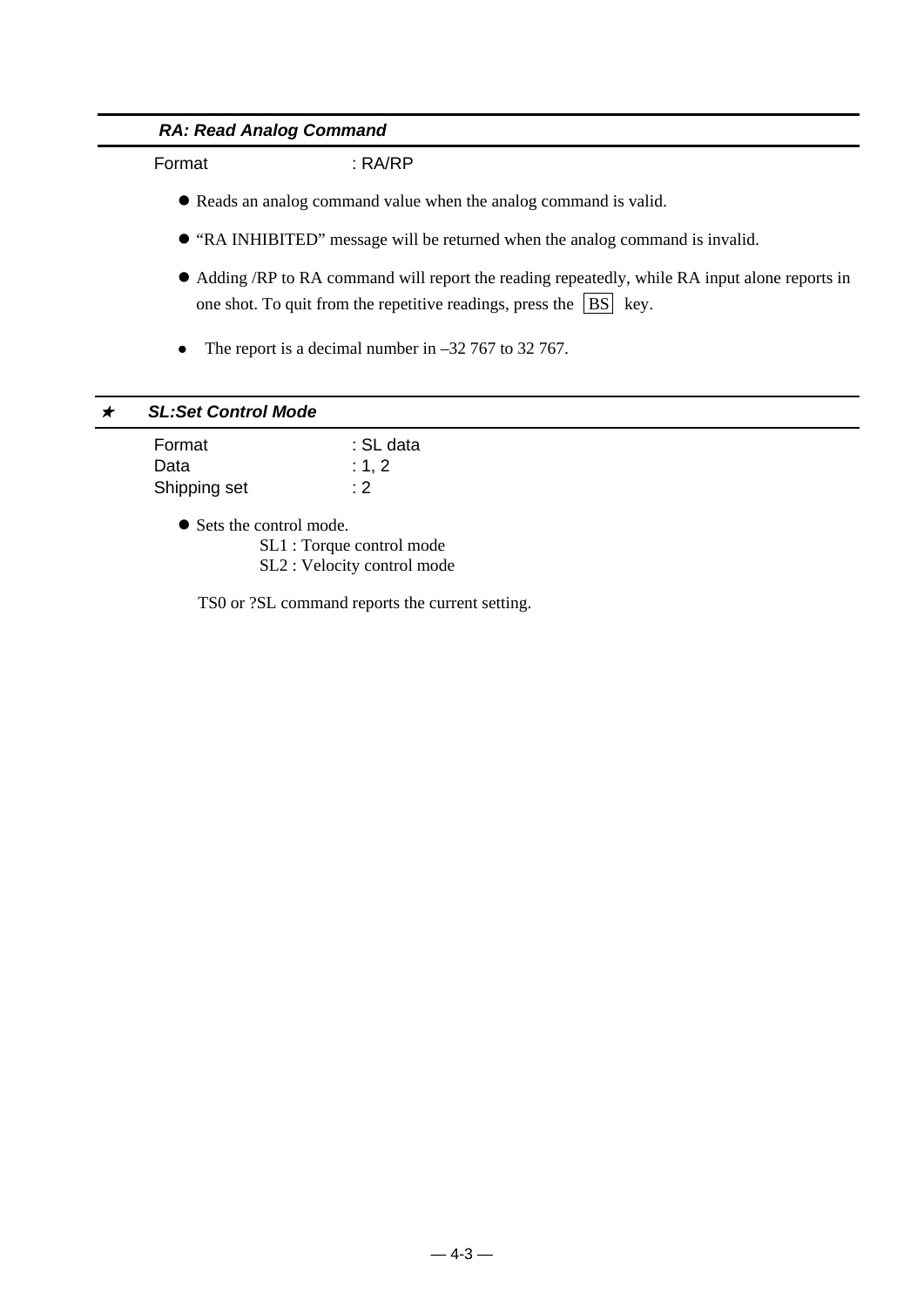(Blank page)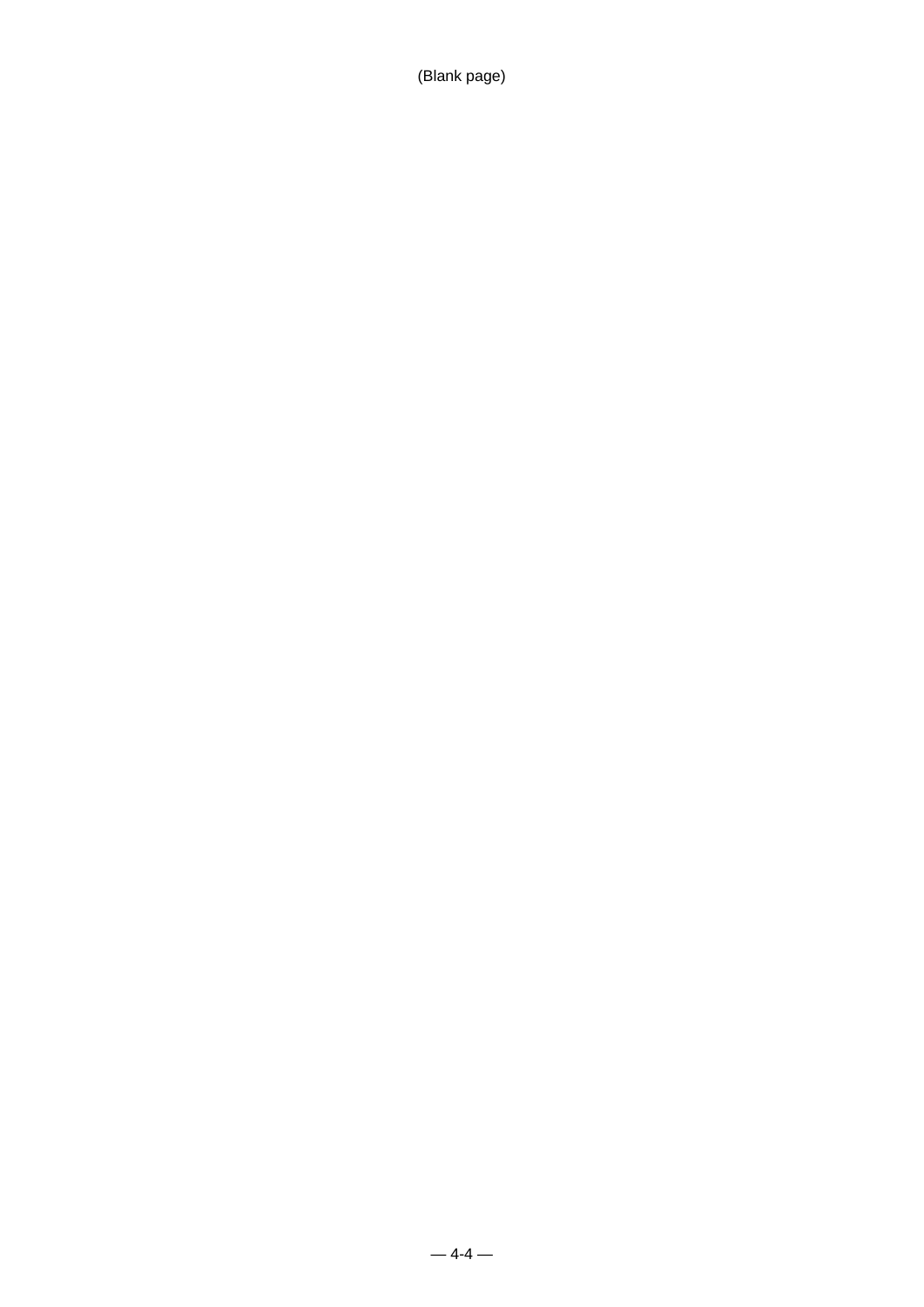## **5. Conformity with the International Safety Regulations**

The Megatorque Motor Systems conform to the EC Directives (CE Marking) and Underwriters Laboratory (UL) regulations.

## **5.1. Conformity with the EC Directives**

The Megatorque Motor System is a machine component that conforms to provisions of the EC Low Voltage Directive. This will help a user in easy conformity with the EC Directives (CE marking) of a machine into which the Megatorque Motor System is incorporated.

## **5.2. Conformity with Electromagnetic Compatibility Directive**

■ The Motor and the Driver Unit of a model of the Megatorque Motor System, which has a four-meter long connecting cable, were tested under the specific conditions, such as their installing distance and wiring routing. The model has been confirmed for its conformity with the related regulations of the EMC Directive. However, your actual use conditions for wiring and installations won't be the same as our tested model. Thus, you have to check your machine, especially on the radiated noise and conducted noise, for the conformity with the EMC Directive as a complete machine after installation of the Megatorque Motor System.

| ltem                | Conformed regulation |                                                    |                                                      |
|---------------------|----------------------|----------------------------------------------------|------------------------------------------------------|
| Megatorque Motor    | EN60034-1            | Low Voltage                                        |                                                      |
|                     | EN50178              |                                                    | <b>Directive</b>                                     |
|                     | EN55011              | : Group1, Class A Conducted noise                  |                                                      |
|                     | EN55011              | : Group1, Class A: Radiated noise                  |                                                      |
|                     | EN61000-6-2          | : Immunity standard for industrial<br>environments | Electromagnetic<br>Compatibility<br><b>Directive</b> |
|                     | EN61000-4-2          | : Electro static discharge                         |                                                      |
| Motor / Driver Unit | EN61000-4-3          | : Radio-frequency electromagnetic<br>field         |                                                      |
|                     | EN61000-4-4          | : Electric fast transit burst                      |                                                      |
|                     | EN61000-4-5          | : Lightning surges                                 |                                                      |
|                     | EN61000-4-6          | : Radio frequency conducted<br>disturbance         |                                                      |
|                     | EN61000-4-8          | : Power frequency magnetic field                   |                                                      |
|                     | EN61000-4-11         | : Voltage dips and short interruption              |                                                      |

*Table 5-1: List of relevant standards for EMC Directive*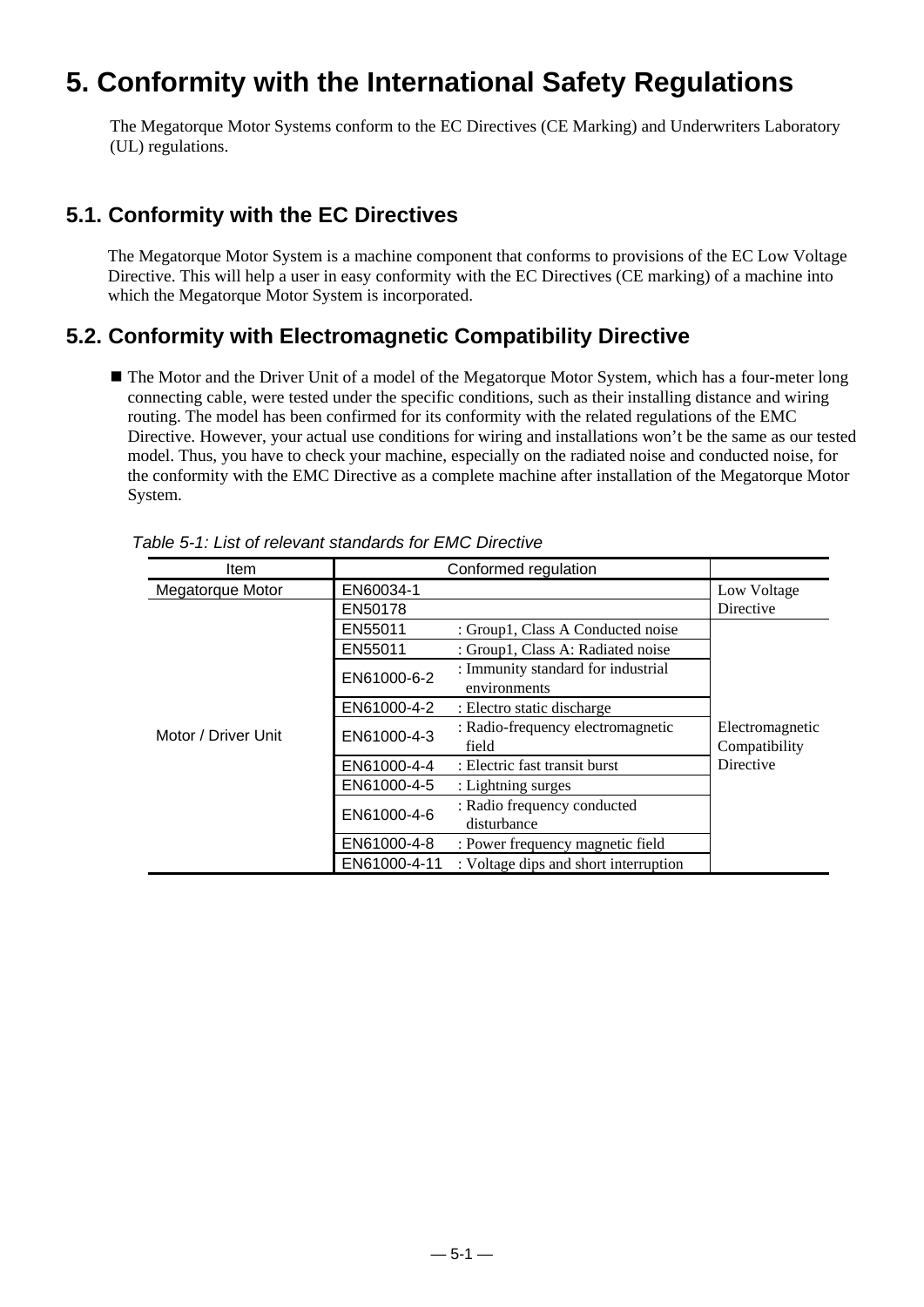The wiring example shown below is one of our recommendations for the conformity with the EC Directives.





#### **Environmental conditions**

The Driver Unit must be used in the environmental condition of Pollution Degree1 or 2 as specified by IEC60664-1. The Driver Unit shall be installed into a control panel with the structure that does not allow penetration of water, oil or dust (IP54).

#### ◆ Power source

The EDC Driver Unit shall be used in the environmental condition of "Over-voltage category III" as specified by IEC60664-1.

#### **Circuit breaker**

Install a circuit breaker that conforms to IEC standard and UL safety standard between the power source and the Driver Unit.

#### ◆ Noise filter

Install a noise filter between the power source and the Driver Unit.

#### ◆ Ferrite core

Ferrite cores for signal cable shall be set to the power cable, the Motor cable and the resolver cable.

#### **Protective Grounding**

Be sure to ground the protective grounding terminal of the EDC Driver Unit to the protective ground (PE) of the control panel for a measure against electrical shock.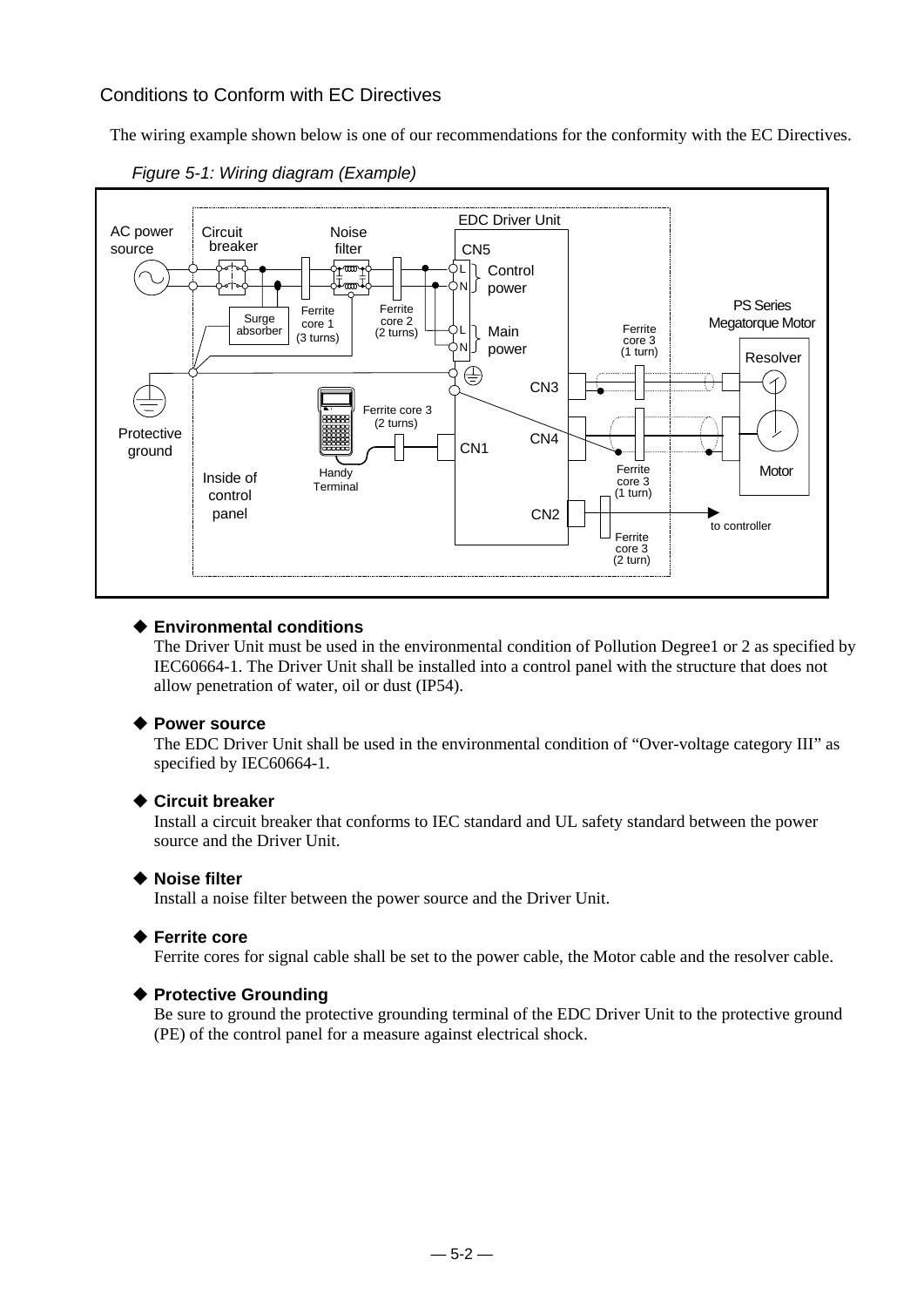| <b>Item</b>     | Specification                  | Manufacturer                               | Remarks                                           |
|-----------------|--------------------------------|--------------------------------------------|---------------------------------------------------|
| Circuit breaker | Rated current: 15 A            | Single phase: EA32AC-10<br>(Fuji Electric) | Conforms to IEC regulations<br>and approved by UL |
| Noise filter    | Single phase:<br>250 VÁC, 10 A | FN2070-10/06<br>(SHAFFNER)                 |                                                   |
| Surge absorber  |                                | R-A-V781BWZ-4<br>(Okaya electric)          |                                                   |
| Ferrite core 1  |                                | E04RA400270150<br>(Seiwa Electric MFG)     |                                                   |
| Ferrite core 2  |                                | E04SR301334<br>(Seiwa Electric MFG)        | For the Handy Terminal                            |
| Ferrite core 3  |                                | E04SR21132<br>(Seiwa Electric MFG)         |                                                   |

*Table 5-2: List of recommended part* 

## **5.3. Conformity with Underwriters Laboratories Standards**

The Megatorque Motor and the EDC Driver Unit are qualified products for the following UL Standard for safety.

*Table 5-3* 

| Subject          | Qualified regulation | File No. |
|------------------|----------------------|----------|
| Megatorque Motor | UL 1004              | E216970  |
| Driver Unit      | <b>TH 508C</b>       | F216221  |

#### Conditions to Meet UL Standards

Be sure to meet the following as they are the supplementary conditions for the qualification.

#### **Environmental conditions**

The Driver Unit must be used in the environmental condition of Pollution Degree1 or 2 as specified by IEC60664-1. The Driver Unit shall be installed into a control panel with the structure that does not allow penetration of water, oil or dust (IP54).

#### **Power source**

The EDC Driver Unit shall be used in environmental condition of "Over-voltage category III" as specified by IEC60664-1.

#### **Circuit breaker**

Install a circuit breaker that conforms the UL safety standard between the power source and the Driver Unit. (Please refer to Table 2 above for the specifications.)

#### **Protective Grounding**

Be sure to ground the protective grounding terminal of the EDC Driver Unit to the protective ground (PE) of the control panel for a measure against electrical shock.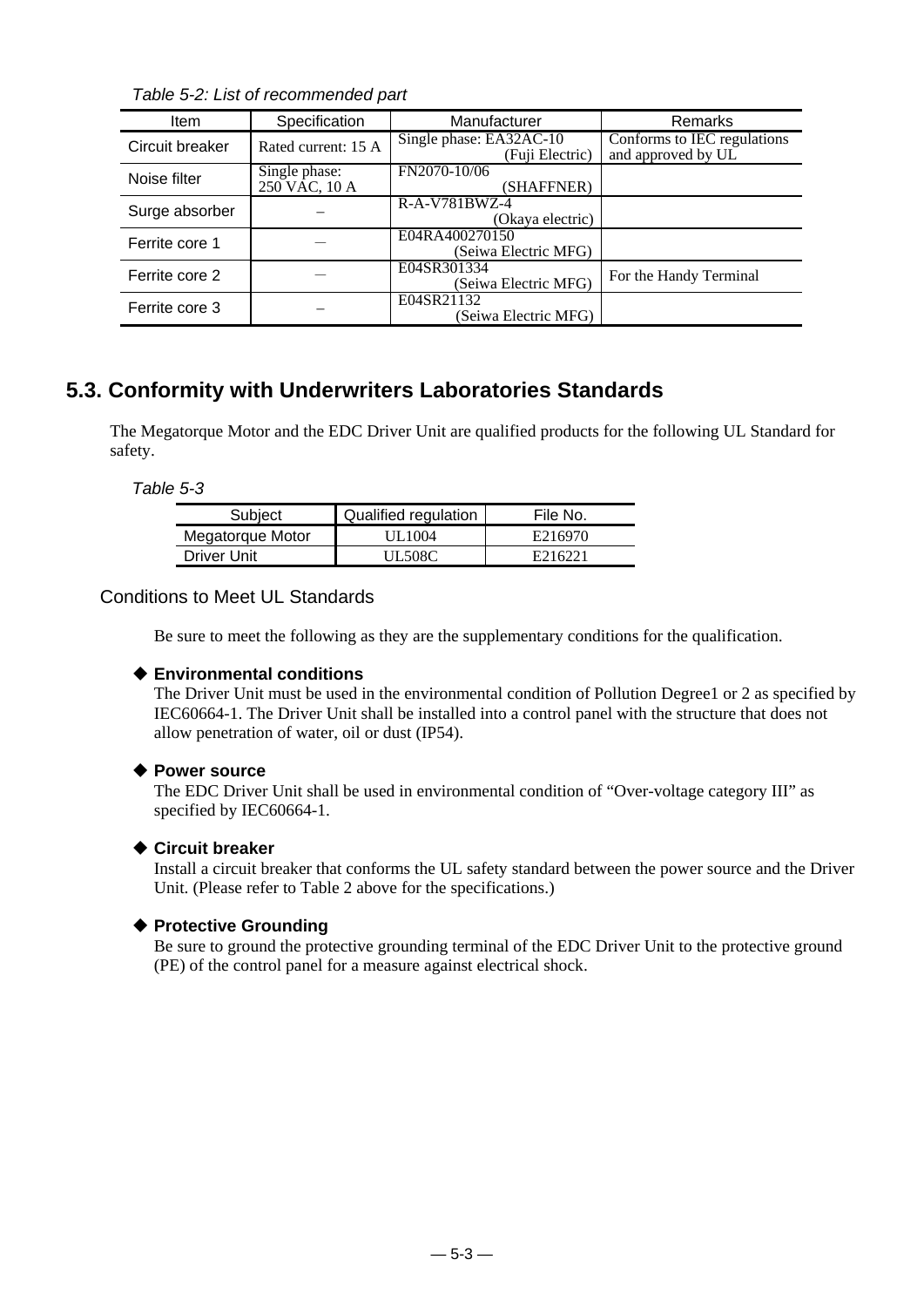(Blank Page)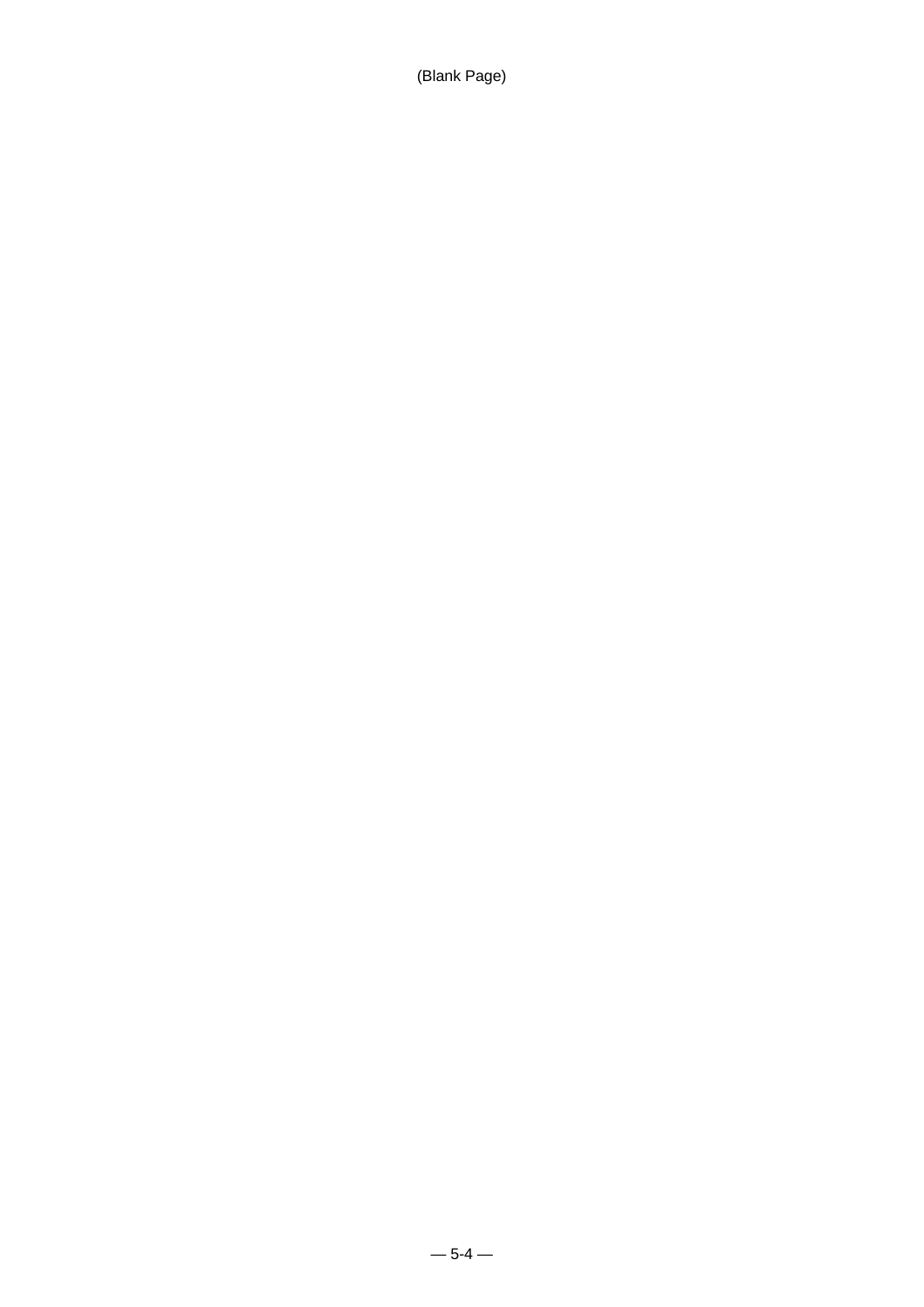## **MEGATORQUETM MOTOR SYSTEM User's Manual (EDC Driver Unit System) Analog Driver Unit with Analog Interface**

Document Number: C20171-01 Jun 20, 2008 1st Edition 1st Printing

NSK Ltd.